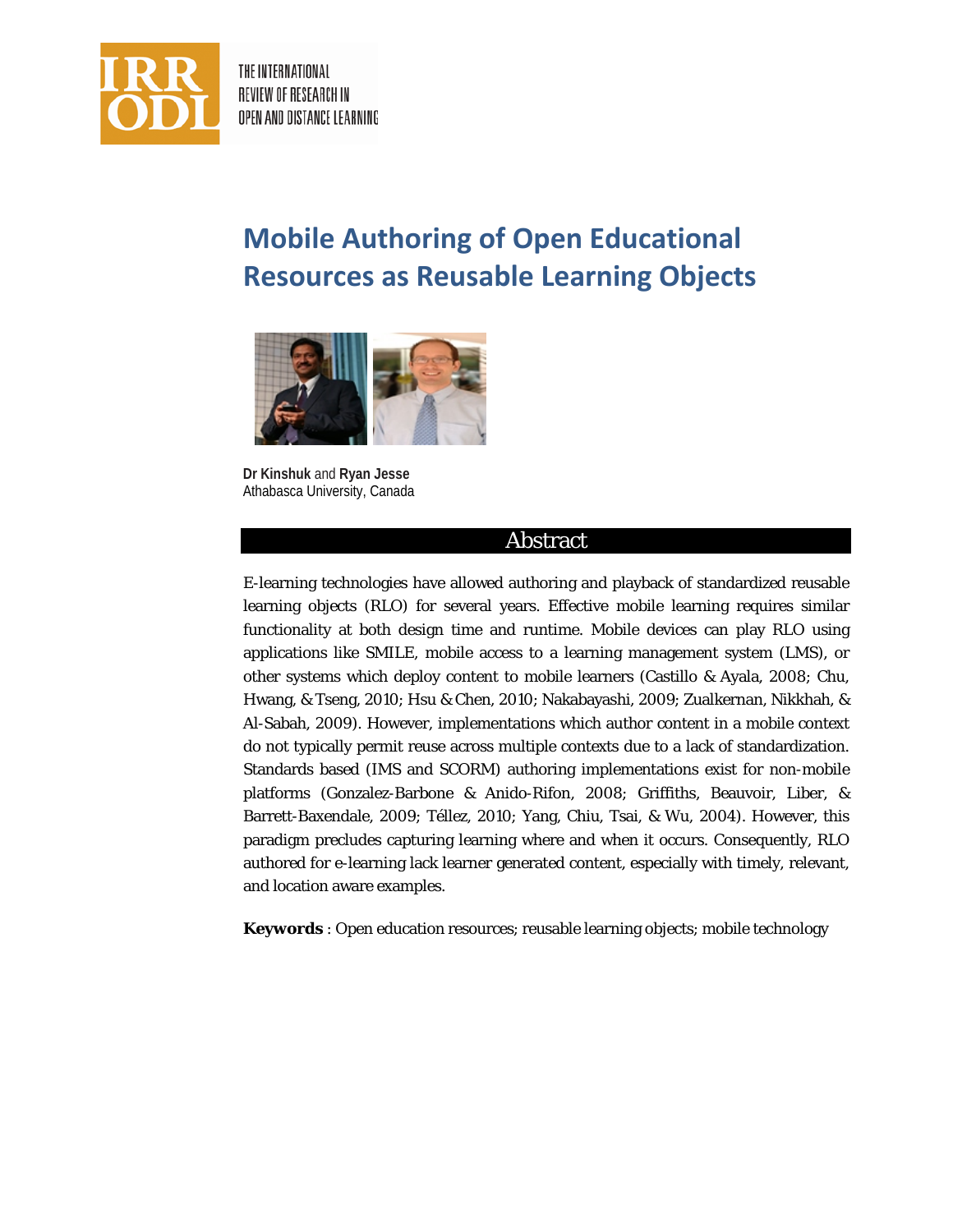#### Introduction

The tool presented in this article fits within the definition of open educational resource initiatives which includes open content, open software tools (e.g., learning management systems or authoring tools), and repositories of learning objects (Downes, 2007). Moreover, experts have suggested "that adopting a learning design methodology may provide a vehicle for enabling better design and reuse of Open Educational Resources (OER)" (Conole & Weller, 2008, p. 1); thus provisioning of tools to author learning designs, like the one presented in this article, can improve adoption of OER for content creation and subsequent reuse. The learning objects created within the subject tool can be considered an open, technology and format specific subset of an OER (Friesen, 2009).

At the macro level, this system allows learners to create OER to be shared under social constructivism. At the meso level, this article presents a framework for the development of an implementation for assembly and creation of OER. At the micro level, the system can author learning design which can be used for instructional design within an OER. Additionally, new information technology developments enable the creation of OER on a mobile device. Each aspect of this project is discussed next.

## Learning Objects

Functionally, as Wiley (2000) states, learning objects serve as an instructional design component in e-learning for the development and delivery of educational content. RLO are small digital entities containing instructional media for electronic delivery. Electronic courseware developed for a learning management system, such as Moodle, contain standardized learning objects which may contain digital text, video, audio, and assessment tasks (McGreal, 2004). Furthermore, McGreal (2004) submits that learning objects serve an educational purpose or learning outcome by being components "in a lesson or assemblage of lessons grouped in units, modules, courses, and even programs" (p. 11). This assertion is supported by Downes (2004) who stipulates that learning objects must be modular and able to be combined and packaged into larger units. For the aggregation of learning objects into larger units to be possible, the property of granularity must be maintained in a learning object (Koper, 2003).

Downes (2004) asserts that learning object repositories (LOR) are what enable discoverability of learning objects. Repositories are collections of learning object metadata in which learning objects can be stored, indexed, and retrieved for reuse.

Standards based LOR are aimed at increasing the effectiveness of both online and blended learning by increasing the sharing, which, in turn, decreases LO development costs (McGreal, 2008). The interoperability of learning objects stored in various repositories has not been fully achieved due to non-standard independent development (McGreal, 2007; 2008), a need addressed by the implementation outlined in this article which demonstrates a repository for standardized learning objects and OER.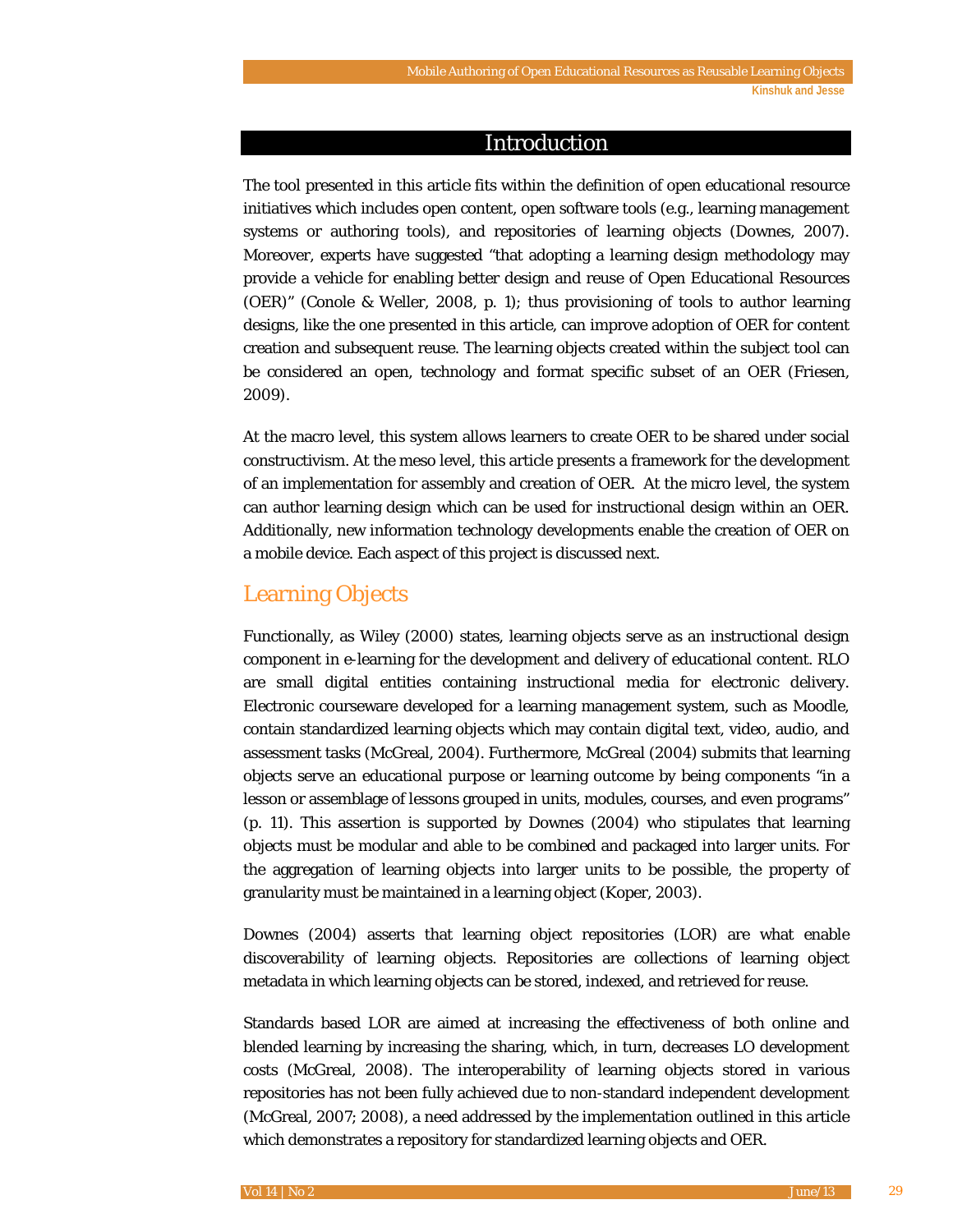## Mobile Device Sensors

The inclusion of integrated hardware sensors in mobile devices provides the possibility of augmenting learning activities with sensor data. Technology enhanced learning activities, such as those created with the mobile authoring tool in this project, capture spatially distributed physical sensory data, such as video, photos, audio recordings, and GPS locations. Vogel, Spikol, Kurti, and Milrad (2010) state that there are ongoing research challenges related to integrating this collected sensor data to support learning but conclude that "mobile learning can best provide support for learning in context" (p. 65). Thus, the proposed tool must promote capturing contextual experiences via multimedia examples of the environment and their locations. Context is defined as any information illustrating the situation of a learner such as location, time, activities, and surrounding environmental characteristics (Vogel, Spikol, Kurti, & Milrad, 2010). As a result, the proposed tool will capture a representation of these contextual attributes.

Kuo, Huang, Liu, and Chang (2008) present an implementation of a system using mobile devices for creation of authentic examples. However, their described system does not implement standardization or a method for exporting content beyond the system in which it was created. Herein lies the traditional boundary to reuse. Standardization of content will explore reuse in a multitude of other tools implementing the same standards. Related mobile capture systems do "not provide for learning objects interoperability and reuse with other systems" (Svensson & Pettersson, 2008, p. 610). While the above described systems do create authentic learning and demonstrate mobile learning via sensor data, reuse in multiple contexts is limited. Typically, the contextual and authentic learning examples created within these projects appear to be shared only within the system they were authored for.

IMS Global Learning Consortium Metadata, Content Packaging, and Learning Design specifications were selected as they are well defined and context agnostic. IMS standards are widely implemented within e-learning but are less well developed in mobile learning. Together, these standards permit the creation of metadata, reusable learning objects, and learning activities within a single, portable package.

## Metadata

McGreal (2006) adds that learning objects are educational resources with metadata descriptors for use in technology supported learning. Metadata, or data about data, is essential for addressing implementations of a learning object. Moisey et al. (2006) assert that more comprehensive metadata "enhances the usability of a learning object the more complete the metadata, the greater the likelihood that the learning object will be found and reused" (p. 145). Furthermore, Moisey et al. (2006) assert that IEEE LOM is the only standard which has officially been approved for learning object metadata, and Svensson and Pettersson (2008) state that the IEEE LOM is "the most renowned and widely accepted standard to date" (p. 607).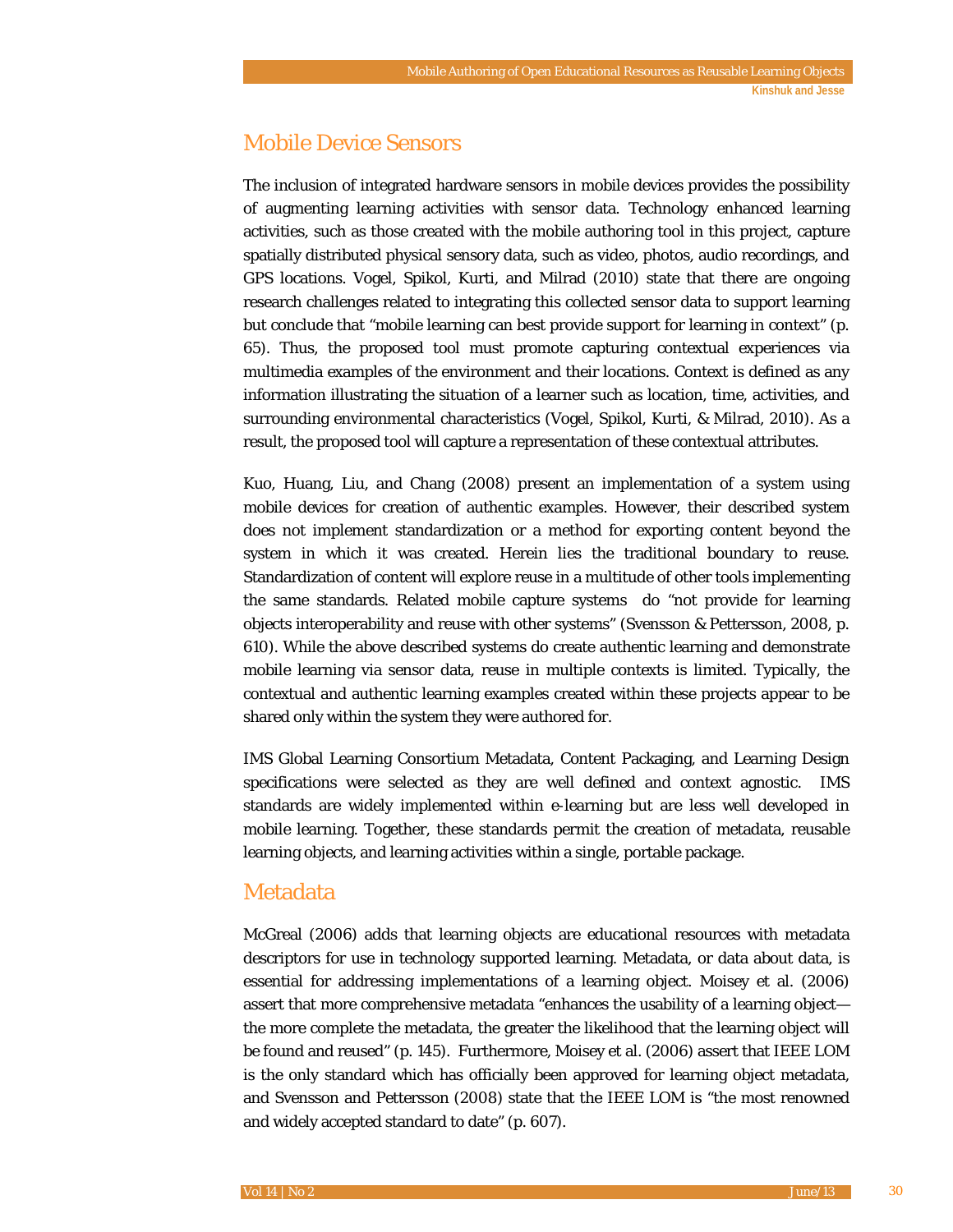Specht and Kravcik (2006) present the RAFT project for capturing images and audio in a mobile environment and tagging with metadata. However, content reuse within a learning design or standardized content is not explored. Other implementations that allow for mobile capture and publishing of learning content do not typically reuse the content beyond the system in which it was authored, nor is the capture process integrated (Comas-Quinn, Mardomingo, & Valentine, 2009; Kiili, Multisilta, Suominen, & Ketamo, 2010; Volgin, Hung, Vakili, Flinn, & Shin, 2005).

Several projects implement various types of metadata. Some projects implement an authoring system for metadata such as Learning Resources Metadata Authoring & Management subsystem of the ASK LDT Project (Sampson, 2005), MEAT: An Authoring Tool for Generating Adaptable Learning Resources (Kuo & Huang, 2009), Automatically Producing IMS AccessForAll Metadata (Boni, Cenni, Mirri, Muratori, & Salomoni, 2006), HyCo LOM Editor (Berlanga & García, 2005), and Reload (Beauvoir, 2011). However, these are not within a mobile context.

While mobile metadata tagging projects have been documented, such as ZoneTag (Ahern et al., 2006), CARDS (Verdejo et al., 2006), GeM Project (Svensson et al., 2010), Mobile Media Metadata (Sarvas, Herrarte, Wilhelm, & Davis, 2004), Context-Aware Metadata Creation in a Heterogeneous Mobile Environment (Volgin et al., 2005), and Mobile Collector (Kravcik, Kaibel, Specht, & Terrenghi, 2004), they do not typically implement a widely adopted standardization. Volgin et al. (2005) further support this claim by stating that "contextual metadata gathered in the presented initiatives ends up in a variety of structures, which has an impact on interoperability" (p. 16).

# Content Packaging

The most cited de-facto format of a reusable learning object is that of an IMS Content Package: "IMS Content Packaging is the most widely used learning technology standard in the world" (IMS GLC, 2011b). This standardized format of an RLO enables packaging of instructional content, such as authentic learning objects, to provide aggregation, distribution, and deployment (IMS GLC, 2007). The format permits authors to build learning content that can be easily managed and deployed by learning administrators, interacted with by learners in the runtime environment (IMS GLC, 2007), and provides the format for exchange of learning objects between systems (IMS GLC, 2011b). The IMS Content Packaging specifications aim to "enable the encapsulation in a concise and easily browsed manner, of all the required content resources, supporting information, and structure required to promote interoperable, online learning experiences" (IMS GLC, 2001, p. 1.1).

# Learning Design

IMS Learning Design (LD) specification supports distributed learning environments (Berlanga & García, 2005). This specification seeks to meet the following goals, which closely support the aims of OER (Berlanga & García, 2005).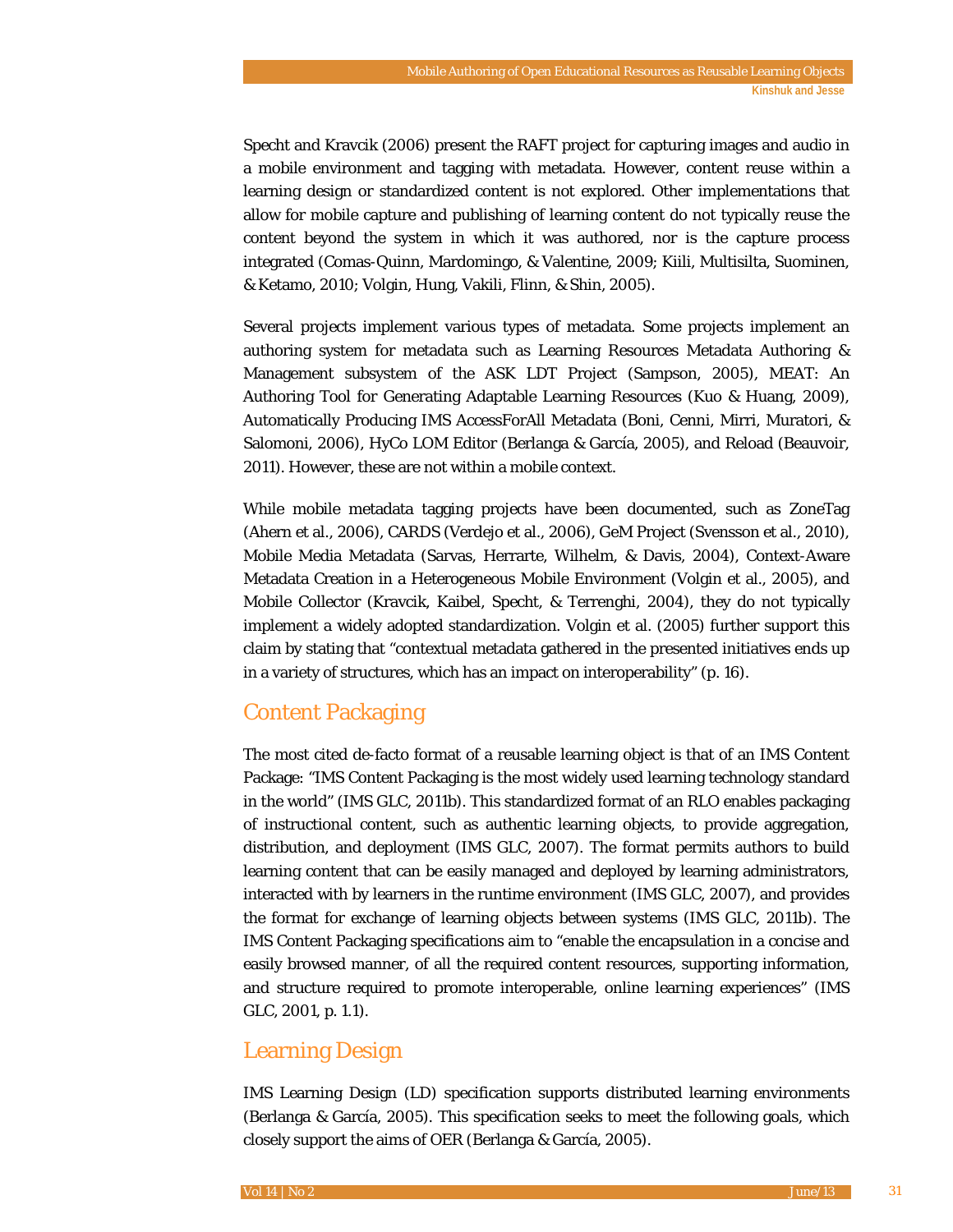- Reproducibility: The playback, runtime, or execution of IMS Learning Design is possible in different settings or contexts, or by different users.
- Interoperability: IMS LD enables exchange and reuse of learning designs across different platforms and courses.
- Compatibility: IMS LD is compatible with other specifications, particularly those published by IMS GLC.
- Reusability: IMS LD provides an identity for each element of learning, decontextualizes it, and exchanges learning elements to permit their reuse in other contexts.

A concept central to IMS LD is that of units of learning (UOL). A UOL is a self contained entity which holds the learning objects and services required in the learning process (Koper & Olivier, 2004). UOL granularity can vary depending on the objective and may represent a whole course, or a single concept, but contains both the learning resources and learning activities (Stauffer, Lin, & Koole, 2008) and can be authored completely within the tool described. In this application, a unit of learning can be considered to be an IMS Content Package with the addition of IMS Learning Design which defines activities and related elements.

Koper and Olivier (2004) stipulate that one task leading to adoption of the IMS LD standard is creating authoring tools for different pedagogical and learning development methods. The proposed authoring tool is an implementation, which seeks to satisfy this recommendation. Authoring and editing tools, such as Reload, ASK-LDT (Sampson, 2005), and eXe (eXe, 2011) require non-mobile platforms; thus this represents a limitation for authoring IMS LD in a mobile context. Tools discussed in the next section on authentic learning are designed for capturing authentic learning examples in a mobile context, but do not implement standardization to encourage reuse. Other authoring tools, such as LAMS (Michailidis & Demetriadis, 2009) and the web-based authoring system by Stauffer et al. (2008), are not fully standards compliant, an impediment for reuse beyond the context the learning design was authored in. Thus, the tool presented authors activities which reference and reuse captured learning objects in a standardized format to enable interoperability.

## Authentic Learning

Authentic learning is an instructional theory focused on learning in context, or real life application of knowledge (Rule, 2006). Rule states that authentic tasks are used to integrate knowledge and skills into life or work settings, via complex activities. Instructional approaches that utilize authentic learning tasks include problem based learning, situated learning, constructive learning environments, and collaborative learning environments (Rule, 2006). This paper presents a tool to capture and create learning activities within these approaches. Mobile device sensor data collection for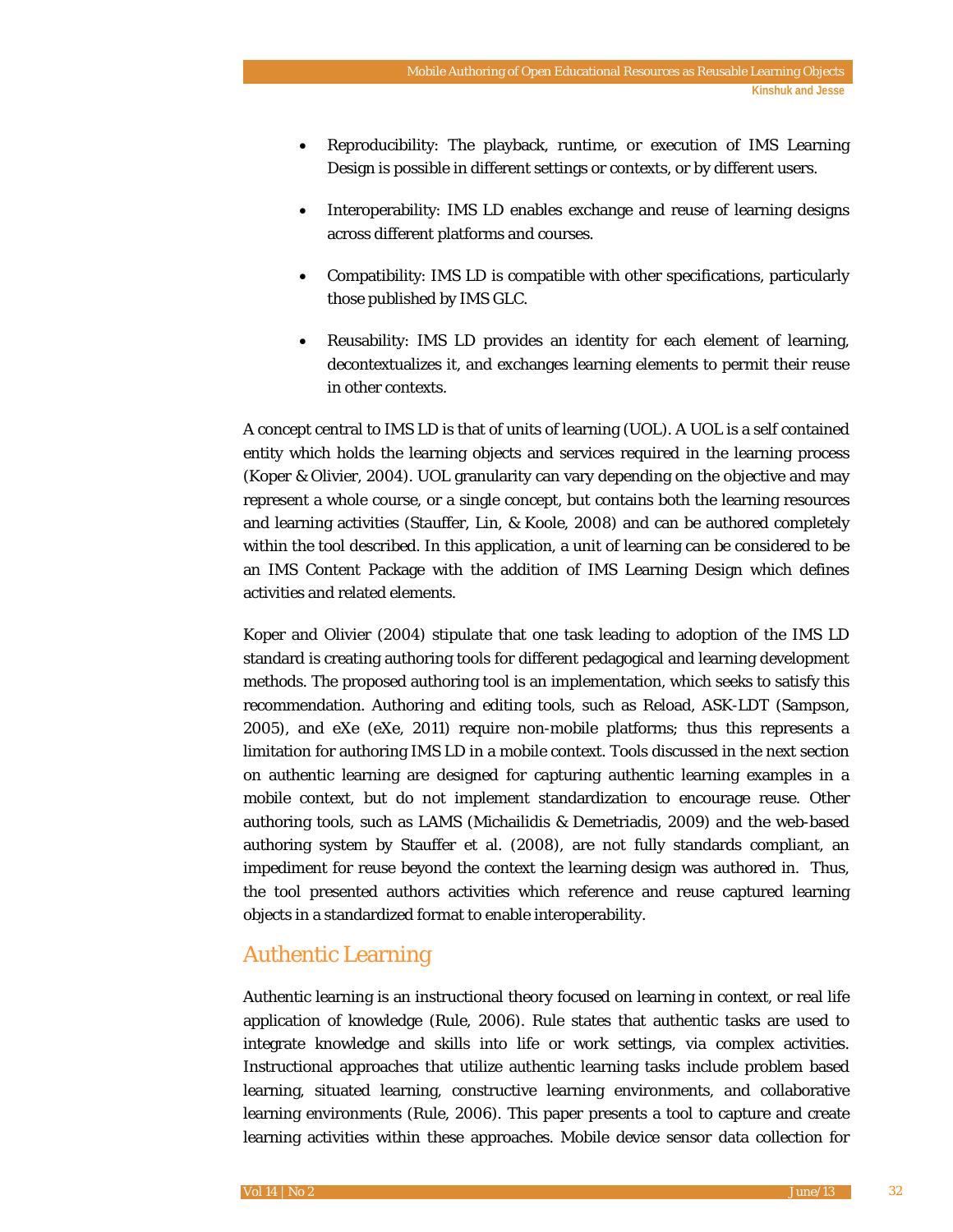authoring of learning objects created in an authentic context, or authentic learning examples, will be demonstrated in the Methodology section. This content will then be encapsulated in the authentic learning task, described by IMS Learning Design. While the task is authored in a mobile context, the playing or executing of the authentic learning activities can take place in a variety of contexts such as web-based learning or mobile learning. In the past, learning by doing may have been difficult to implement; but technological tools like observation using remote instruments and field work with mobile devices as data collection platforms enables authentic learning experiences (Lombardi, 2007).

An authentic learning example is a subset of reusable learning objects, as previously defined; however, the content contained within an authentic learning example is necessarily captured in an authentic environment. Within the scope of this project, an authentic learning example can be defined as an RLO created in a mobile context in a real life situation, for example, a digital photograph taken with a smart phone of a procedure in a biology laboratory. In addition to the metadata describing a reusable learning object, authentic learning example metadata may be supplemented with location-aware metadata such as a GPS location. Within the proposed implementation, data collected with a mobile device by the authentic learning example authoring tool will be utilized in the activities by the learners without the requirement of being in the authentic location.

Kuo et al. (2008a) present an implementation of a system using mobile devices for creation of authentic examples. This system aims to fulfill the gap in e-learning materials created by a lack of timely, accessible, and well organized examples by providing students a means to create their own examples. Capturing real-world examples using mobile device sensors, appending metadata, and uploading to an elearning platform, allows authentic examples to be created and shared amongst colearners. This platform creates authentic learning objects, however, they are not standardized; the sharing and reuse of the authentic learning examples would be limited to students with access to the same learning platform. This content could not be imported into an LMS or submitted to a standards based repository. Thus, in this context, the previous assertion of an authentic learning example as a subset of reusable learning objects is not well founded. In order for this claim to be supportable, the lack of authentic learning example standardization will be addressed in this project with the use of IMS Content Packaging.

## Social Constructionism

There is a growing influence of constructionism as an approach to learning. However, moving towards a more "authentic" learning environment produced by social constructionism coupled with technology has several challenges. These challenges must be overcome before a paradigm shift resulting from the deconstruction of institutionalism and reconstruction of a social constructionism model can occur. Social constructionism is, in this instance, seen as an extension of authentic learning.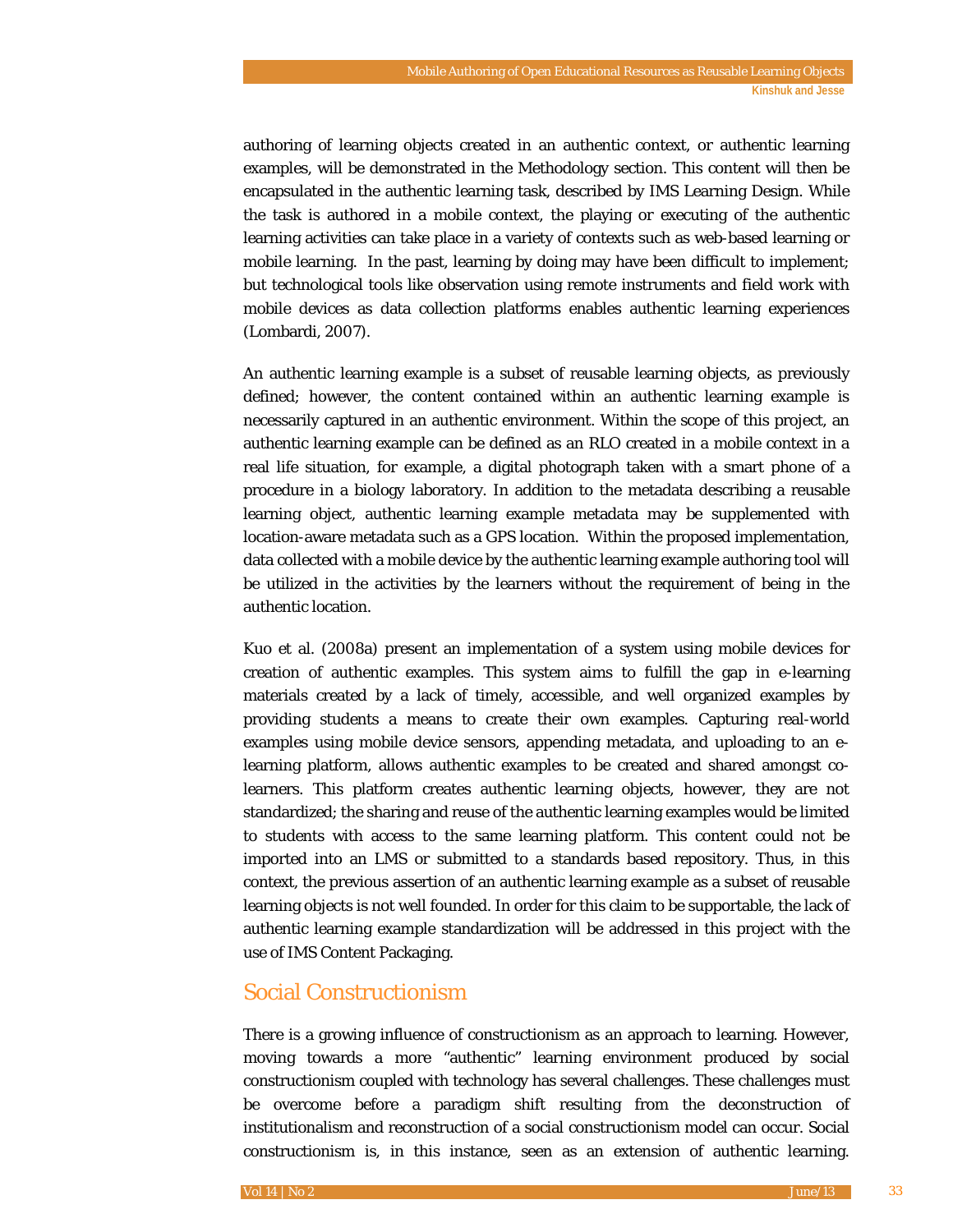Authentic learning examples can be captured where and when they occur, and shared under a social constructionism pedagogy in a LMS.

Communications in social constructionism learning are no longer one directional as in traditional instructionalism. Instead, members of the learning community contribute their authentic learning examples to the larger learning enterprise. Computer applications can be used by constructionism theory to create "a computer-based interactive learning environment where the prerequisites are built into the system and where learners can become the active, constructing architects of their own learning" (Sawyer, 2006, p. 40). This project extends this concept beyond computer based learning environments into the mobile learning sphere.

One such technical challenge, and, indeed, an opportunity for innovation, is the ability for a learner to contribute meaningful examples of his or her own learning in a constructionism model. Castillo and Ayala (2008) provide justification for this approach in a mobile context: "The conversational nature of mobile devices and their capabilities to capture and transmit multimedia data (photos, video, audio and texts) make them suitable to collaborative development of learning objects" (p. 55).

In social constructionism, members of the learning group are responsible for introducing new learning objects and activities while the coordinators and mentors act in a support role (Sawyer, 2006). This is precisely the focus of the reusable learning objects, which the tool seeks to create and share. The learning design authored with this tool will support both the learner role and the tutor role and assign learning activities and support activities, respectively.

Providing the proper inclusive medium for this communication to take place is critical to lesson design (Jones, 2006). The focus of bringing cases and real life experiences into content prevents strictly textbook learning, and creates links to experiences the group has undergone. Allowing each learner to exemplify their own experiences creates a wider communal knowledge base which can be shared amongst the group, falling squarely within social constructionism.

Castillo and Ayala (2008) proposed that

when the learner collaborates in the social development of mobile learning objects, he can play two different roles: recorder (record text, voice, audio, still images or video from physical learning environments using mobile devices) or editor (edit these records in such a way that they can be used in learning activities and they can be shared, manipulated, and refined by others). (p. 57)

The recorder role is experienced while capturing authentic learning examples. The editor role is conducted should the author opt to utilize the authentic learning examples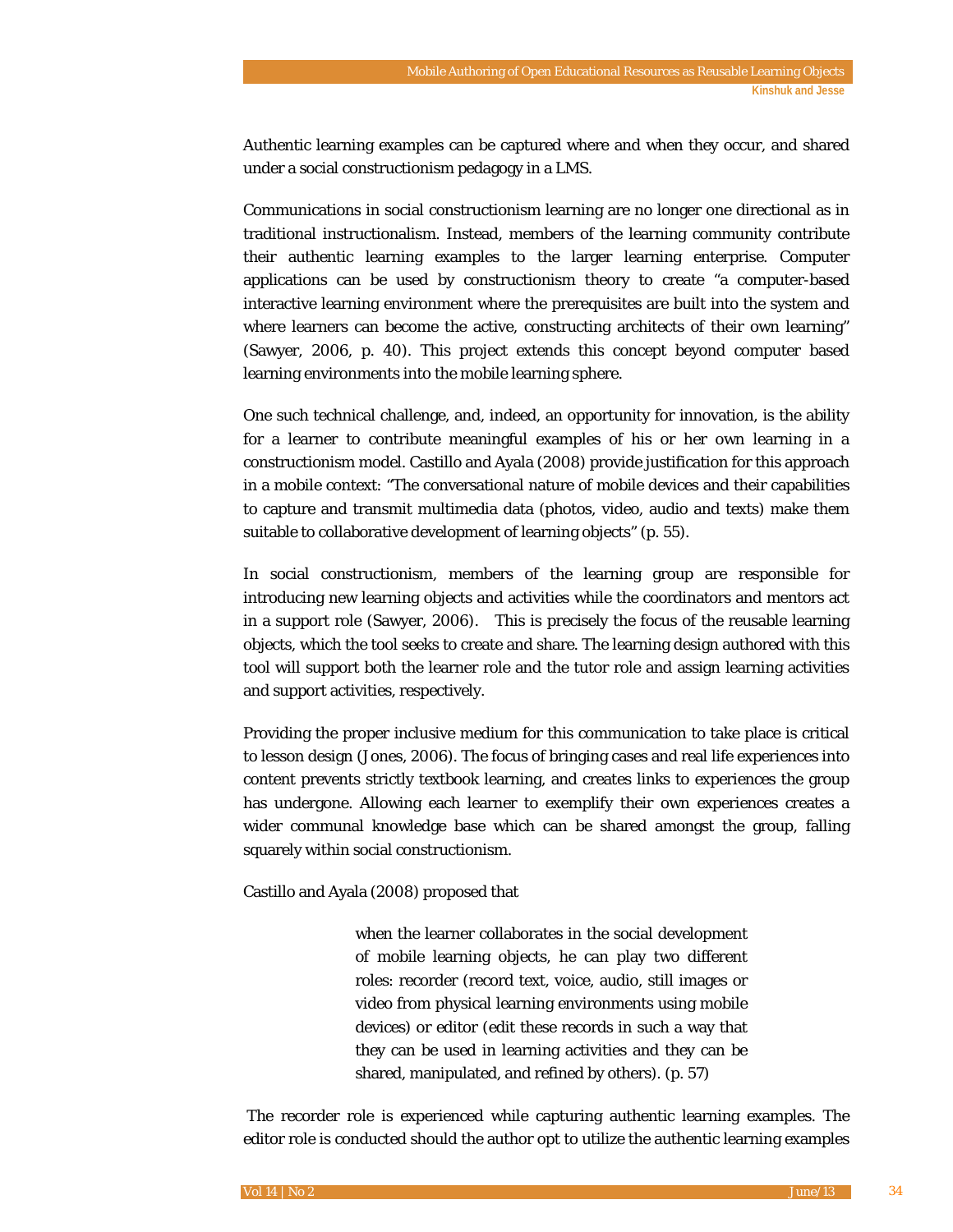in a learning design's activities. Using standardized output, both the recorder role and the editor role will provide content that can be "shared, manipulated, and refined by others" (Castillo & Ayala, 2008, p. 57).

Mobile sensors enable capturing of learning objects in an authentic learning situation. "Mobile devices can be used to collaboratively create, edit and share" learning experiences which specify tasks and roles "based on capture, editing and sharing of audio, photos and texts using a mobile phone" (Castillo & Ayala, 2008, p. 54). Authoring tools for content capture are identified as a principal component in a mobile learning paradigm (McLean, 2003). Any movement towards social constructionism demonstrates the need for tools in which learners can capture and share learning resources in support of authentic learning. Cleveland-Innes et al. (2005, p. 380) maintain that "learning object creation, tagging, storing and retrieving must be learner centered."

Thus, the research goals are as follows:

- 1. to demonstrate mobile device sensor data used to author authentic learning examples for use in reusable learning objects/open educational resources;
- 2. to utilize learning objects created in a mobile context to author learning designs conforming to IMS standards;
- 3. to permit sharing of authentically authored learning content and learning designs across contextual boundaries.

These research questions are reflected in the conceptual design (Figure 1) of the tool. Learners could use the tool to capture learning examples from their daily life and share with co-learners in a learning management system or runtime environment. Instructional designers could create authentic learning examples as the basis for authoring learning activities.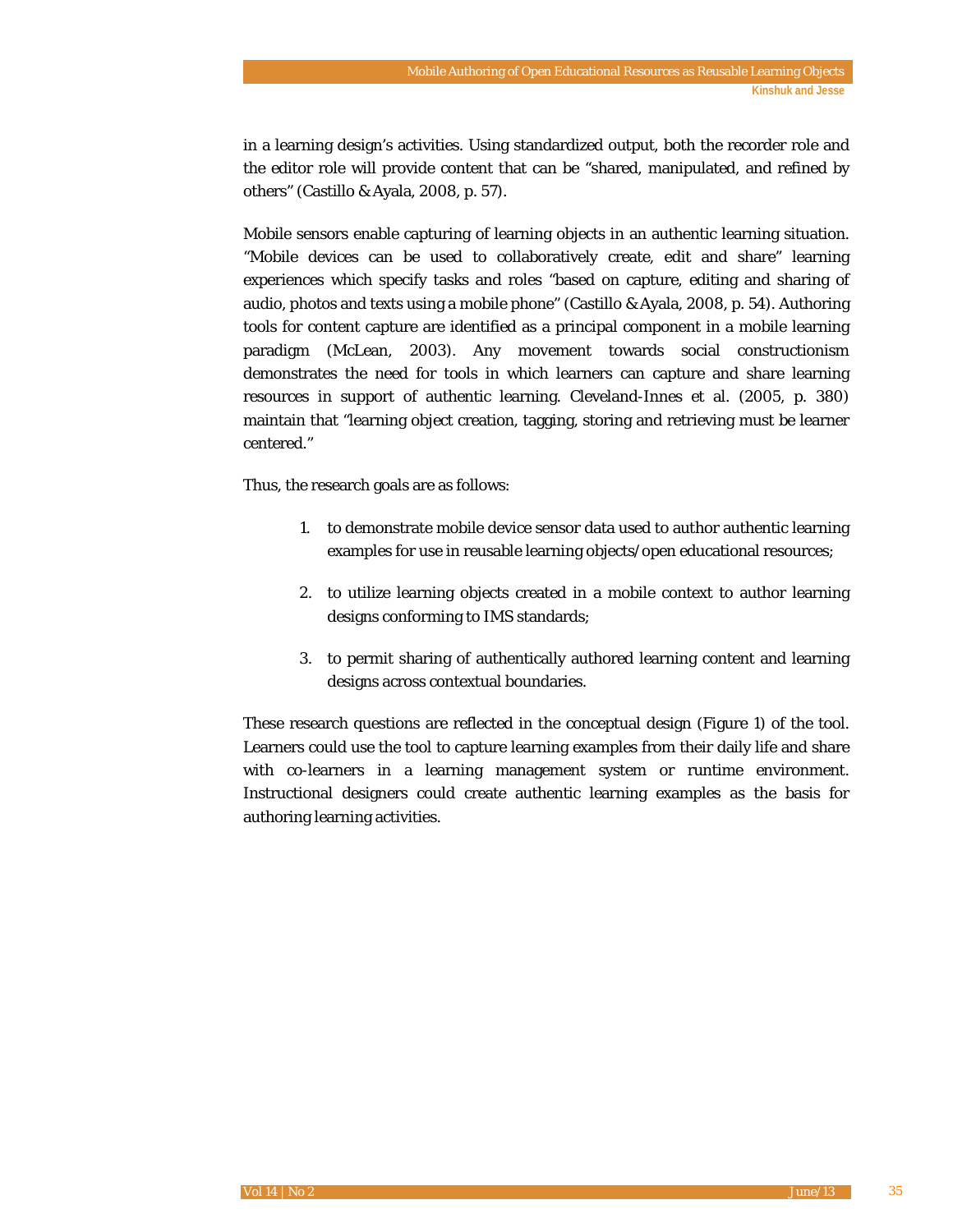

*Figure 1*. Conceptual design of the mobile authentic authoring tool.

# System Architecture

In order to achieve the task of creating IMS standard learning objects in a mobile context, the implementation solution is a two-tier application consisting of a mobile client and a server component. This architecture compiles the content on the server, which automatically shares content in the repository, and avoids the situation where the content would only exist on the mobile device. A mobile application without a server component would require explicit and manual effort to upload the learning content to a repository for sharing with others.

#### **Mobile component.**

The resulting solution is a mobile application, entitled "MAAIMS", which is an acronym for Mobile Authentic Authoring in IMS. The MAAIMS client runs on a smart phone, with current implementation focused on Research in Motion devices with Blackberry OS 5, 6, or 7 installed.

The component in the mobile device runs on top of the operating system. The mobile platform allows multitasking so the MAAIMS application can be always-on, running in the background, until the user comes across an authentic learning situation he/she wishes to capture.

This component presents the user interface and interacts with the hardware mobile device sensors and IO channels, such as the touch screen, keyboard, the global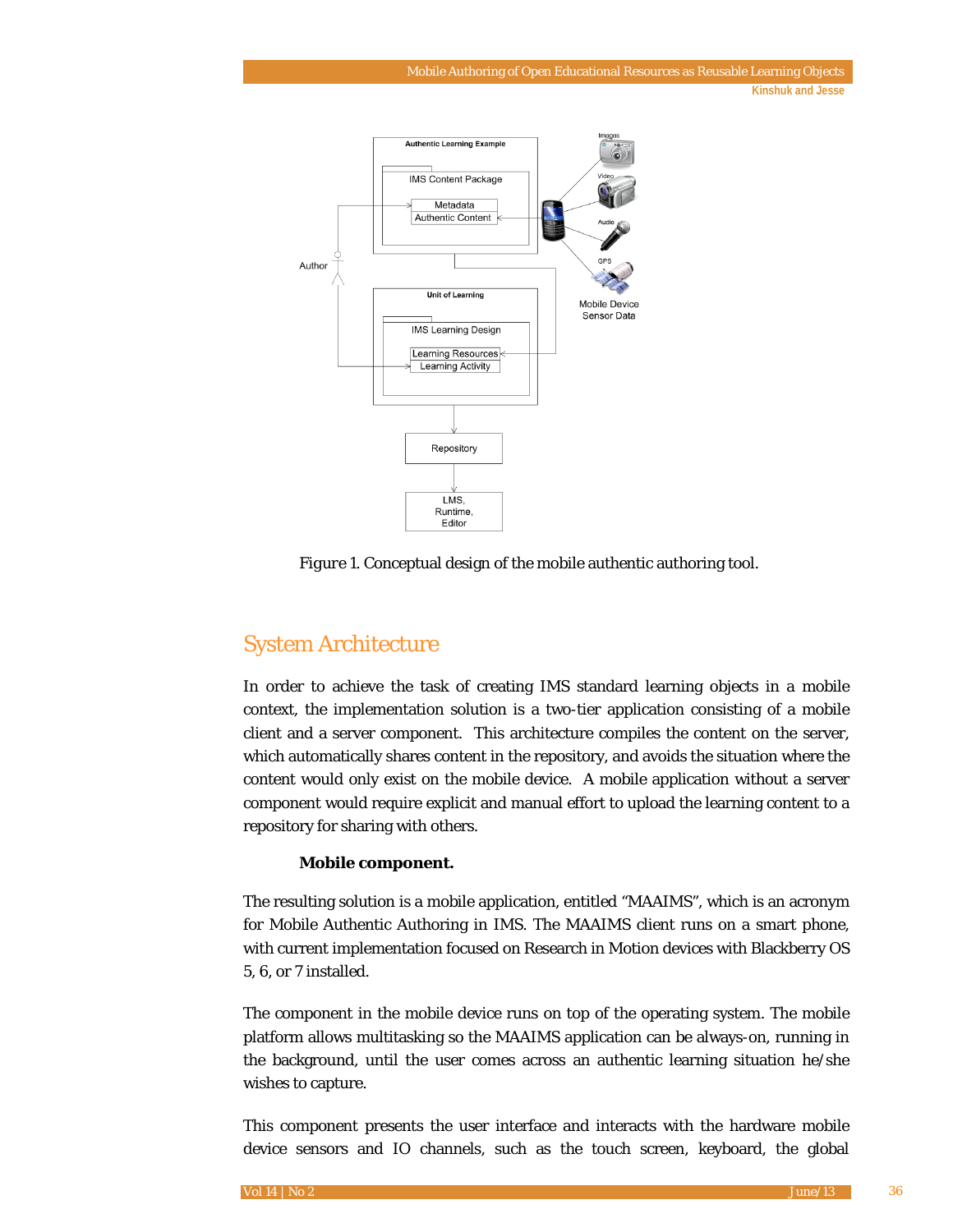positioning sensor, the embedded camera, and the microphone. Functionality like authentic learning example capture necessitates this subset of sensors to be present on the mobile hardware.

The mobile client connects to a server for uploading metadata and authentic learning content, and subsequently for downloading the resulting content package to local storage on the mobile device. By default, this ensures that learning content is stored on the server, which acts as a repository. However, it necessitates that the mobile device is connected to the Internet for the duration of the application execution. Given the rapid proliferation of 3G and 4G mobile data networks, along with Wi-Fi coverage increasing all the time, the connectivity requirement of this application was deemed an acceptable requirement.

GPS coordinates are used to individually tag authentic learning examples with their capture location. MAAIMS is designed to capture real-life learning examples, such as fieldwork demonstrations. Thus, outdoor examples which are location dependent can be geo-tagged. Learners could thereby visit a location of a learning example, or location data could enable adaptive learning at runtime wherein content is conditionally presented depending on learner location.

#### **Server component.**

The server interfaces with the mobile client over standard HTTP and TCP/IP protocol. The server component accepts the metadata and multimedia uploaded by the client, stores it in a database, and then dynamically generates HTML (environments, activities, objective, prerequisite, and resources) and XML (imsmanifest.xml) according to the IMS standards, and bundles generated content and multimedia into a package interchange file.

The package interchange file is a uniquely named .zip file that contains all of the learning resource HTML files, the imsmanifest.xml, and the captured multimedia files representing authentic learning objects. The zip file is stored on the server for the mobile client to download to local storage and a copy is retained on the server in the web-based repository for reuse.

#### Methodology

This methodology subscribes to the design for Learning Design authoring tools developed by Boticario and Santos (2007). Course materials should be developed as a set of learning objects as the first step in an IMS LD authoring tool. Secondly, metadata should be added to those learning objects. Finally, the published methodology states that instructional design should be added next.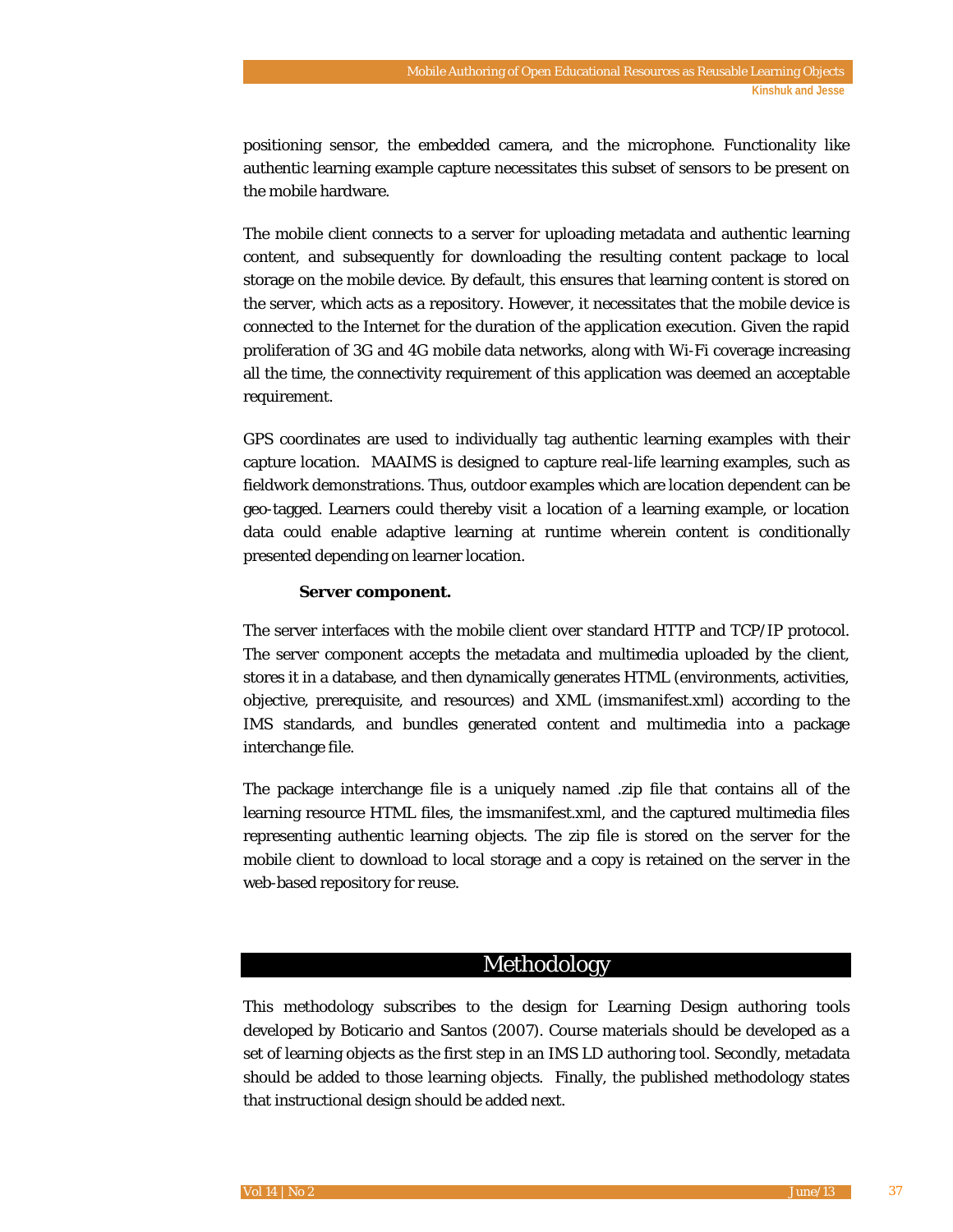

# Collect Learning Object Metadata

*Figure 2*. RLO metadata collection in MAAIMS: (a) represents general metadata and (b) collects educational metadata.

The metadata fields collected follow the IMS Metadata specifications based on the IEEE/LOM Metadata. Figure 2(a) shows the initial screenshot of the mobile component where IMS Metadata is collected which represents the general and lifecycle elements. This metadata "groups information describing learning object as a whole" (IMS GLC, 2001b).

The technical section describes the technical contents of the resources in the content package. This includes requirements to view the content at runtime, file types included in the package, and the location at which the content package is available. Wherever possible, metadata is application generated to minimize user input. Furthermore, other metadata elements fields can be assumed to be constants, such as the rights section which specifies the conditions of use of content package (IMS GLC, 2001b). By default, all content produced with MAAIMS is free of cost and copyright; thus these XML element values are set by the application to maximize content reuse. MAAIMS metadata could also include a Creative Commons license which would limit content reuse to individuals and educational institutions or organizations not seeking to commercialize the content, all while retaining attribution rights.

In Figure 2(b), the educational metadata is presented after the collection of authentic learning examples because the responses to fields such as typical learning time will depend on the content, number, and type of the learning examples collected. This metadata represents the "educational or pedagogic features of the learning object" (IMS GLC, 2001b).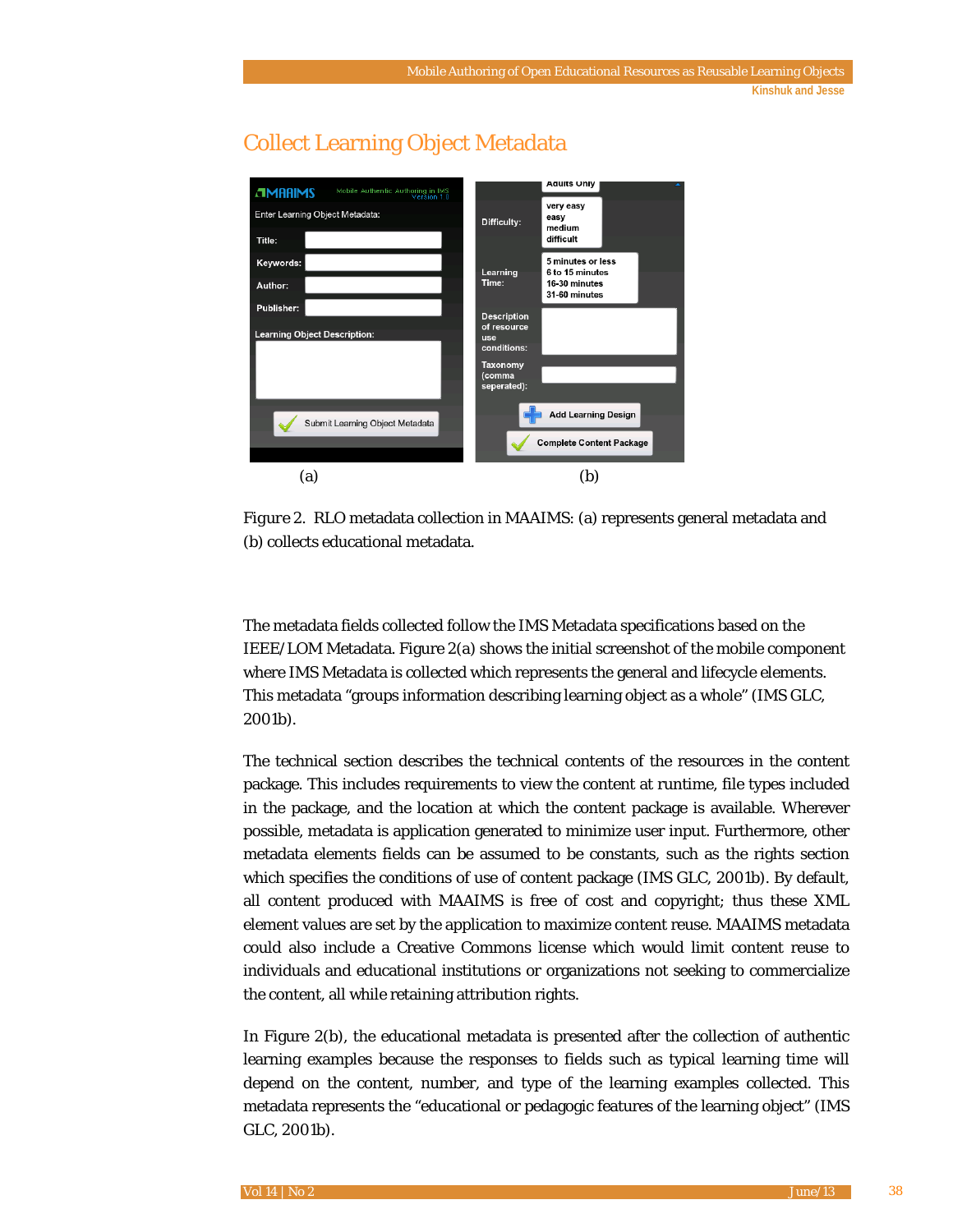

*Figure 3.* The authentic learning example capture process: (a) shows the selection of media type, (b) displays the capture, and (c) shows the captured filename, location, and example description.

# Collect Authentic Learning Examples

Key to this project is the use of mobile sensors to capture authentic learning examples. The MAAIMS application achieves this task by integrating with the native applications of the mobile device for three mediums of media capture. GPS location and learning example description are also independently obtained for each example.

Figure 3(a) is presented after the initial learning object metadata has been submitted. It presents options for each type of authentic learning example. If the user selects "Capture Audio," the application will launch the audio recording application, as shown in Figure 3(b). Similarly, the camera application will launch if the "Capture Picture" option is selected and the video camera application will launch if "Capture Video" is selected. The user can then capture the authentic learning example by recording an authentic learning scenario. The GPS coordinates are queried simultaneously as each authentic learning example is captured.

Figure 3(c) displays the description collection for each authentic learning example. The filename field and latitude/longitude fields are auto-filled by the application, and cannot be overwritten by the user. The location fields are only available if the mobile device was able to receive GPS coordinates.

Once a suitable capture has been completed and the required metadata has been entered, the user can press submit the metadata and multimedia. This uploads the media to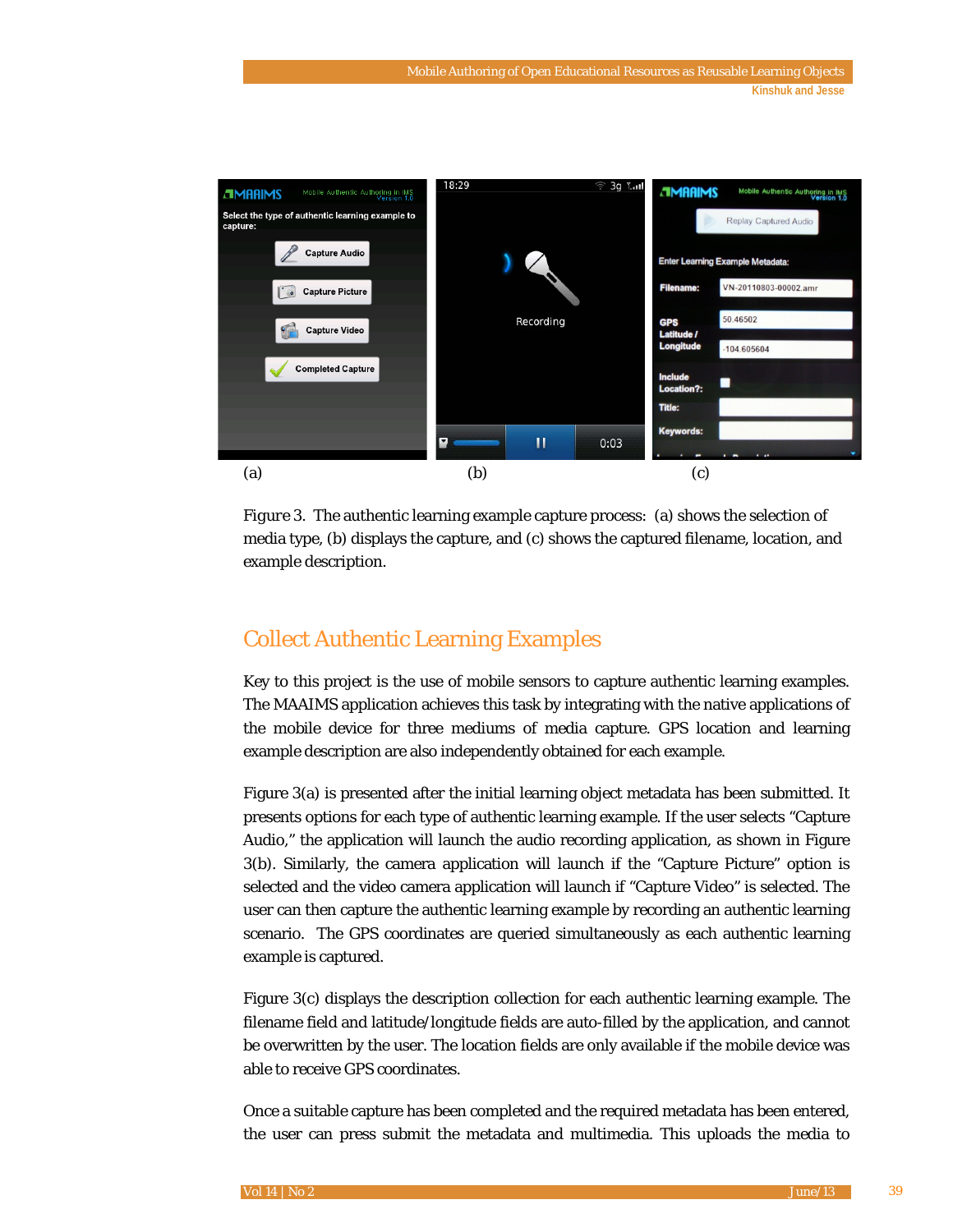binary file storage on the web server, and the corresponding example metadata to the database.

## Complete Content Package without Learning Design

Once the completed capture option has been selected, the application collects educational metadata as previously discussed. Prior to submitting the educational metadata, the user is presented with two options, as seen in Figure 2(b). "Add Learning Design" will create learning activity within the content package, and "Complete Content Package" will complete the content package without embedded learning design. If the user opts to complete the content package, the server generates the physical files (actual media representing authentic learning objects) and the manifest (containing the metadata, resources, and organizations sections), which are created and compiled into a standalone package, and then shared to the repository.

# Add Optional Learning Design

This step displays how to create a content package including IMS Learning Design Level A. Figure 2(b) shows the educational metadata collection screen's options. Pressing the "Add Learning Design" button will direct the program flow as this step details.

The IMS Learning Design information model specifies title, learning-objectives, and prerequisites as learning design elements, which are collected, as shown in Figure 4(a).

The learning objective field represents the overall goals to be met by learners who complete the activities in the learning design and the authentic learning examples contained in the content package. MAAIMS defines the learning objective at the global level and not on each activity.

Next, Figure 4(a) requests the user input prerequisites. Previously captured authentic learning objects can also be tagged as a prerequisite to the unit of learning. The check box representing each of the previously captured learning examples can be selected if the example specifies one of the entry requirements for interacting with the learning design.

Activities can be added to an act as shown in Figure 4(b). Pressing the "Add Learner Activity" button will create a new activity, assigned to the learner role, in the current act.

The "Add Tutor Activity" button will perform the same function, but the tutor role will be assigned, as shown in Figure 4(c). Activities can also be created with an environment, which creates a relationship between the activity and an environment within which the activity is executed. An environment is a learning object, service, or tool which is available to the learner at runtime, and the type is set by the author as seen in the drop down selection of Figure 4(c).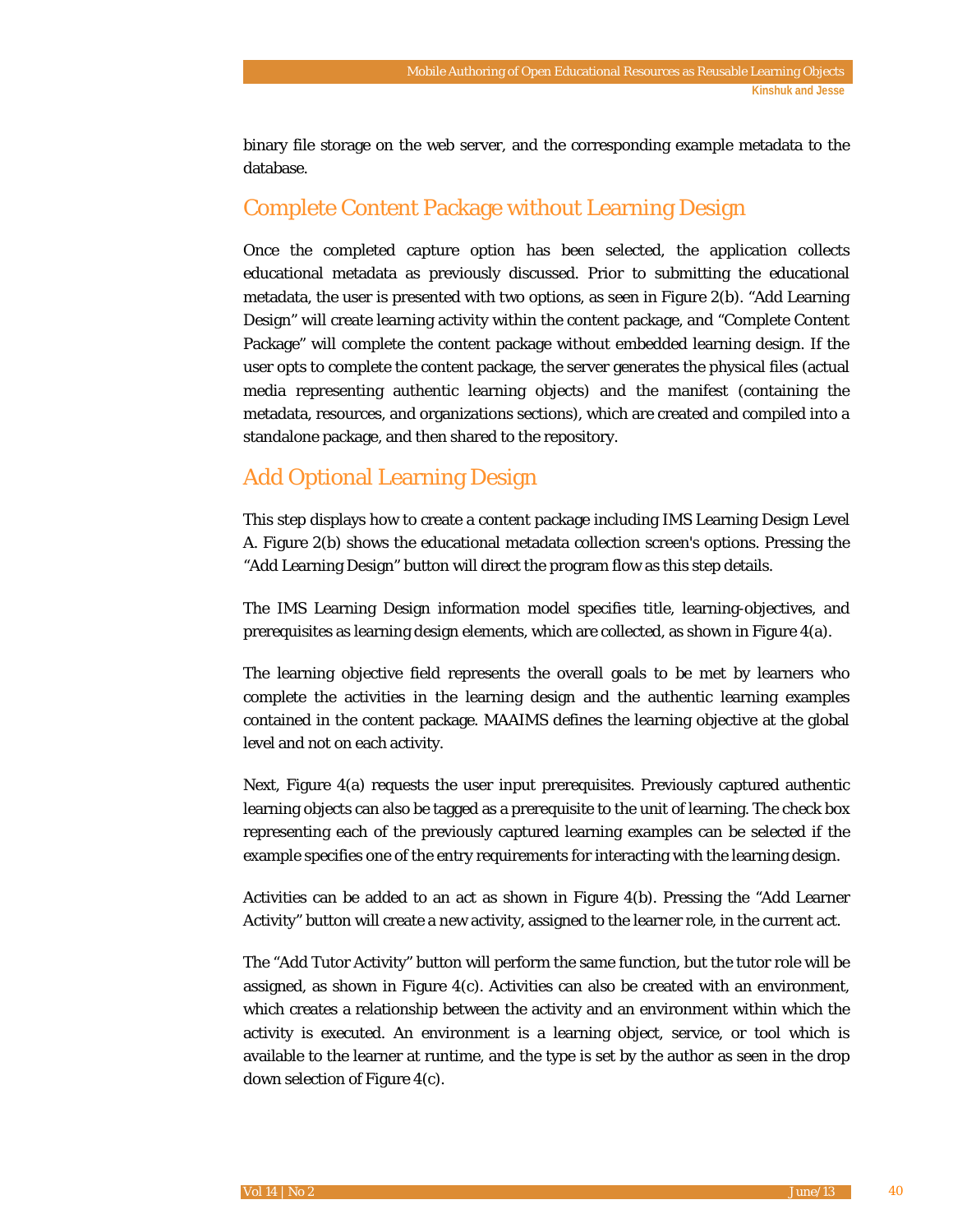

*Figure 4.* Learning Design objectives and prerequisites are created in (a), (b) shows new activities created within acts, and authentic learning examples tagged as references, and (c) displays activities created with an environment.

Previously created authentic learning examples can be referenced within an act in a similar manner to how they are referenced as a prerequisite. If an authentic learning example is referenced within an act, it would be considered a relevant learning object to the activities contained within the act. It would be treated as reference material for completing the activities defined.

After all activities have been entered into the current act, two options are given to the user, as shown in Figure 4(b): "Add Additional Act" and "Completed Learning Design." The add additional act option will insert another act into the learning design, and will repeat the process of adding activities, environments, and referencing authentic learning examples. As many acts can be added as the author deems necessary to meet the defined learning objective.

Once the learning design has been completed, the package interchange file, including learning design, is generated by the server which can be accessed from the mobile client or the repository.

This methodology demonstrates that mobile device sensor data can be utilized to author authentic learning examples. These authentic learning examples are, in turn, utilized within IMS Content Packages and IMS Learning Designs. The MAAIMS implementation indicates that a mobile application can complete these tasks in a mobile context. A video demonstration of an authoring scenario can be viewed a[t http://goo.gl/eaVqd.](http://goo.gl/eaVqd)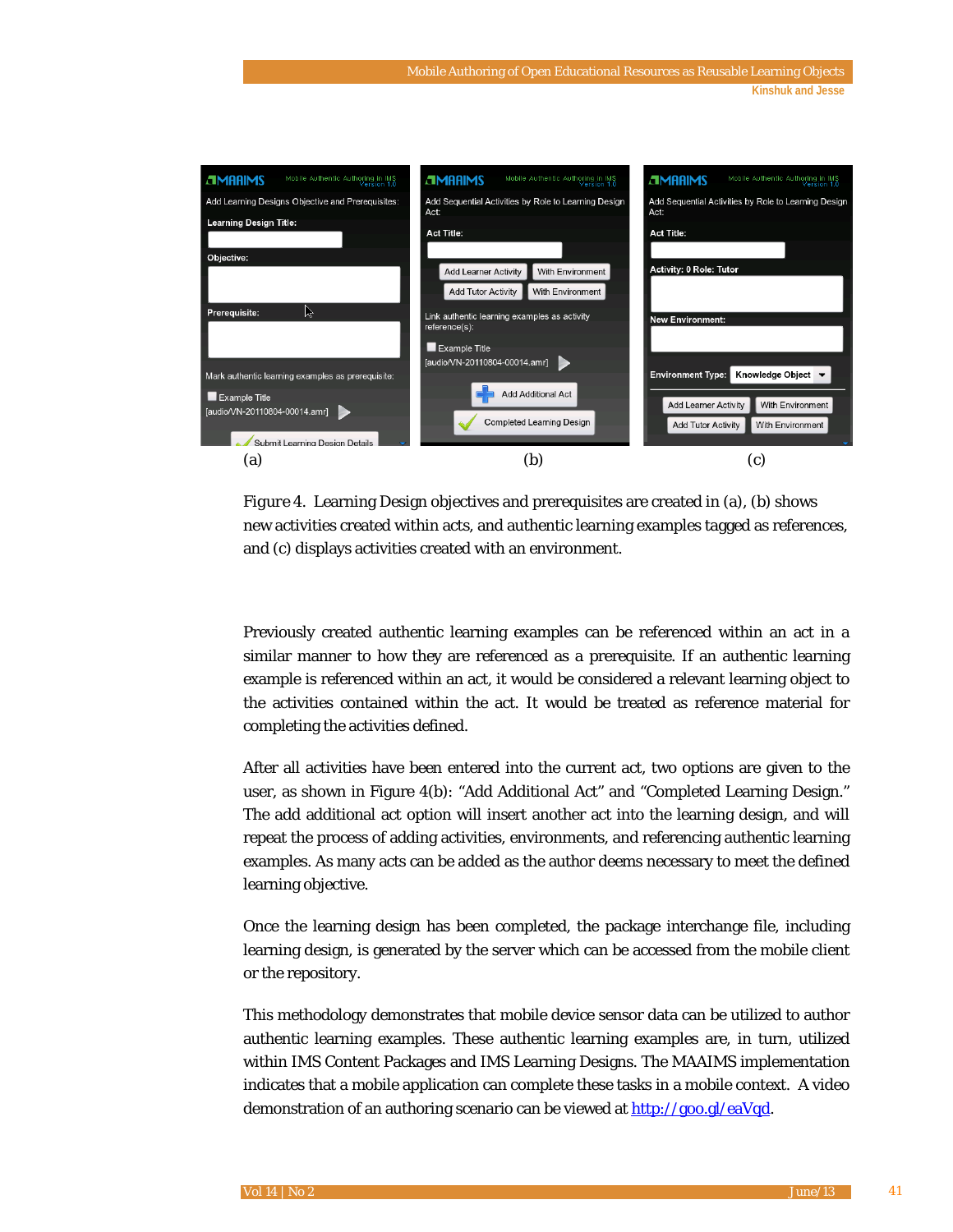### Results

The remaining research goal is to share the created content packages in other contexts beyond the mobile platform in which they were authored. This goal seeks to demonstrate the reusability and applications of MAAIMS output since OER are required to be able to be repurposed by others.

### **Repository**

Repositories are collections of learning object metadata in which learning objects can be stored, indexed, and retrieved for reuse; thus a repository is required to address the sharing and reuse research goal.

Figure 5 displays the MAAIMS repository, containing each package interchange file created by MAAIMS.

#### Validation

To confirm that the learning design produced by MAAIMS is compliant to the standards, CopperCore Version 3.3 is used to validate the package interchange file. A .zip file, from the MAAIMS repository or stored locally on the mobile device, can be input into CopperCore for validation. The validation engine checks the XML compliance against the schema, meaning that the imsmanifest.xml file is both valid and wellformed, ensures that the content is properly referenced, and the learning design is semantically correct. A successful validation of the learning design supports the assertion that MAAIMS can produce valid IMS Learning Designs in a mobile context.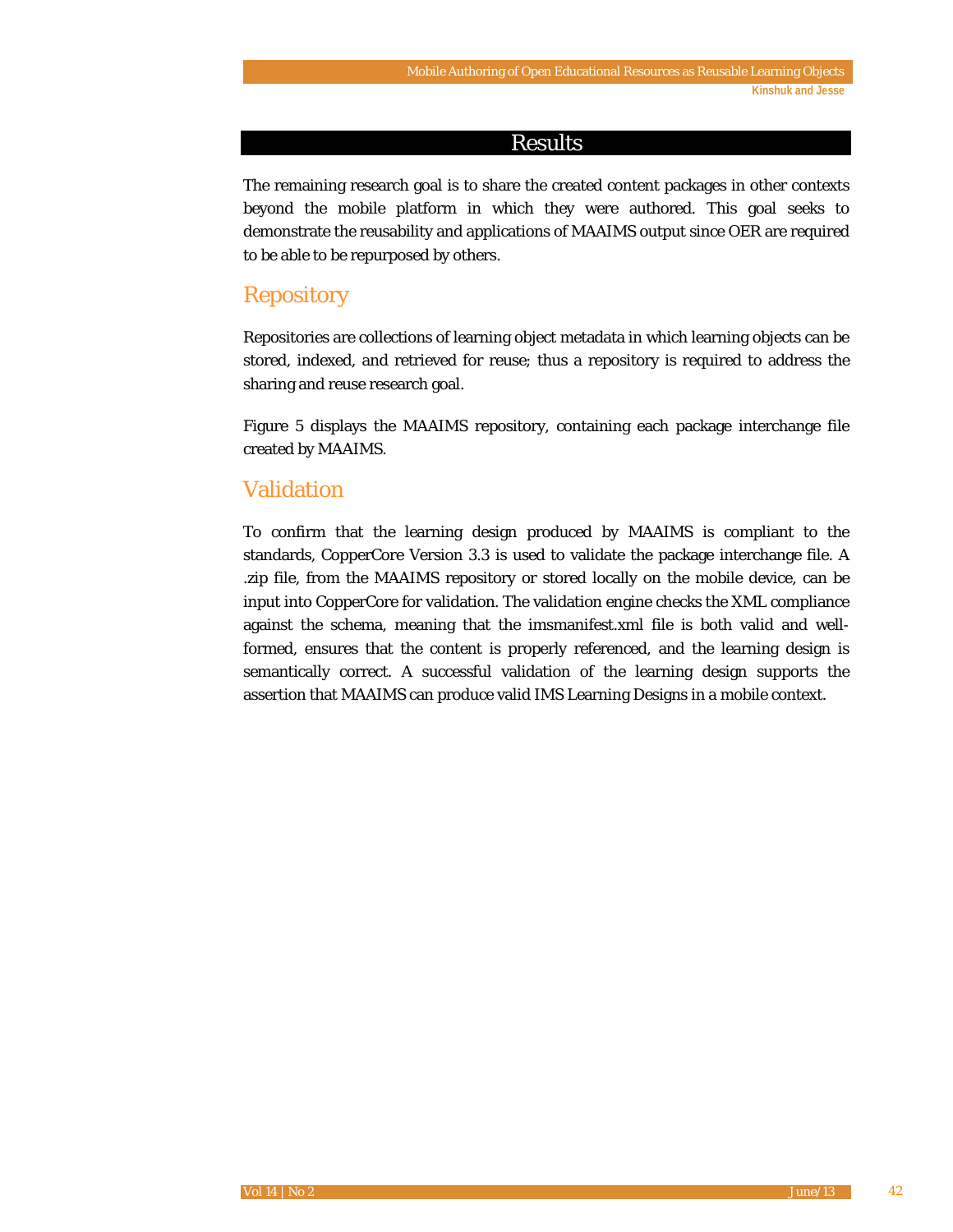|                                                                                         | الماردة<br>x |
|-----------------------------------------------------------------------------------------|--------------|
| $\bigcirc$ io.acad.athabascau.ca/~rya $\times$<br>$\left( 4\right)$                     |              |
| $\leftarrow \rightarrow \mathbf{C}$   © io.acad.athabascau.ca/~ryanj/MAAIMS/repository/ | ☆            |
|                                                                                         |              |
| <b>MAAIMS Repository of IMS Content Packages:</b>                                       |              |
|                                                                                         |              |
|                                                                                         |              |
| 1332546773721.zip                                                                       |              |
| objective1.html                                                                         | Ξ            |
| prerequisite1.html                                                                      |              |
| learningactivity1-1.html                                                                |              |
| learningactivity2-2.html                                                                |              |
| learningactivity3-1.html                                                                |              |
| learningactivity4-2.html<br>learningactivity5-1.html                                    |              |
| learningactivity6-2.html                                                                |              |
| learningactivity7-3.html                                                                |              |
| VN-20110627-00013.amr                                                                   |              |
| VID-20110627-00001.3GP                                                                  |              |
| IMG-20110627-00004.jpg                                                                  |              |
| IMG-20110627-00002.ipg                                                                  |              |
| VID-20110627-00000.3GP                                                                  |              |
| supportactivity1-3.html                                                                 |              |
| supportactivity2-3.html                                                                 |              |
| supportactivity3-4.html                                                                 |              |
| environment1-1.html                                                                     |              |
| environment2-2.html<br>environment3-4.html                                              |              |
| environment4-2.html                                                                     |              |
| environment5-3.html                                                                     |              |
| environment6-2.html                                                                     |              |
| resource1.html                                                                          |              |
| resource2.html                                                                          |              |
| resource3.html                                                                          |              |
| resource4.html                                                                          |              |
| resource5.html                                                                          |              |
| imsmanifest.xml                                                                         |              |
|                                                                                         |              |

*Figure 5*. A MAAIMS repository entry of a content package containing a learning design. The uppermost .zip file is the content package which contains the learning contents and learning design. This represents a single unit of learning which could be imported into other systems, such as an editor or LMS.

# Learning Management Systems (LMS)

Key to the reuse of MAAIMS created content is importing into an LMS which can deliver web-based learning for distance education, continuing education, or blended classrooms. Many LMSs implement compatibility with SCORM or IMS standards. Using various LMSs, it is demonstrated that MAAIMS produces content compatible for use outside of the MAAIMS authoring environment. Thus, authentic learning examples will be able to be shared with learners using an LMS.

It remains important to import IMS Learning Design in an LMS to demonstrate MAAIMS content in an e-learning context. For this demonstration, an LMS called dotLRN is used. "Regarding its functionality, it is strongly compliant with educational standards for courses delivery (IMS-LD, IMS-CP, IMS-MD) (Munoz, 2007, p. 240)", which align with the standards MAAIMS utilizes for authoring.

The package interchange file can be imported from the repository and LMS users can be assigned to the roles in the LD. A new instance of the learning design runtime can then be created and executed.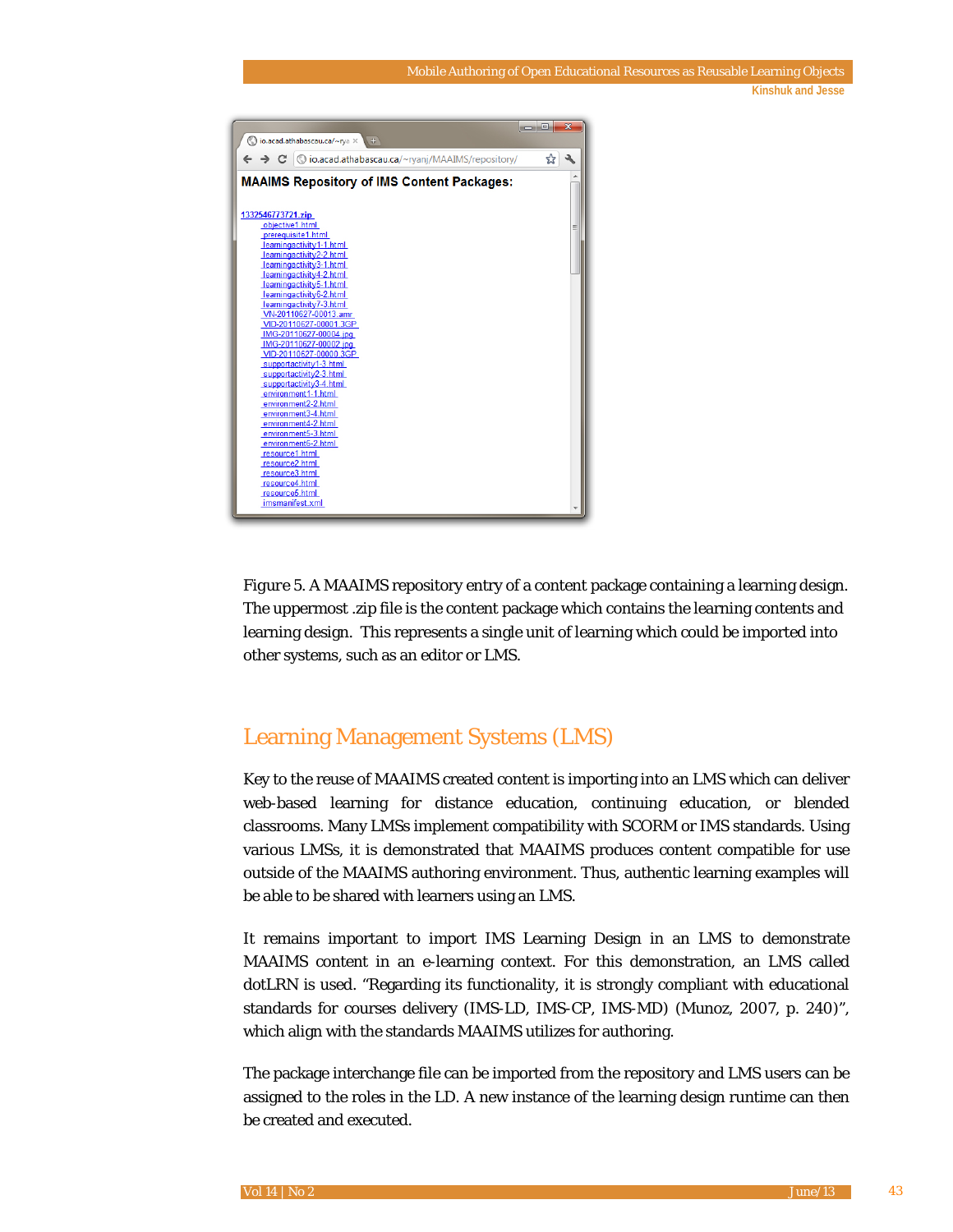All MAAIMS created IMS Learning Design elements, such as activities, roles, environments, authentic learning examples as resources, prerequisites, and objectives are successfully processed at runtime in the dotLRN LMS. This demonstrates MAAIMS authentic learning examples and learning design reuse in an LMS.

## Findings

"Open educational resources include full courses, course materials, modules, textbooks, streaming videos, tests, software, and any other tools, materials, or techniques used to support access to knowledge" (Atkins et al., 2007, p. 4). Since OER can include full courses or modules, MAAIMS authored modules, or units of learning, could be aggregated into a full course to satisfy this most comprehensive definition. Learnergenerated course materials could be developed with this tool, which could include video or other multimedia samples. Learning design can be employed within the tool to create activities which could form the basis of evaluation. In fact, the MAAIMS tool, or the software itself, fits within the scope of this OER definition, rather than just the resulting RLO output.

The tools used to test MAAIMS produced content were limited to a subset which met selected criteria. To be considered for testing, functionality must be available to import IMS Content Packages or IMS Learning Design and the tool must be publicly available.



*Figure 6*. A MAAIMS authored learning design in an LMS. An authentic learning example and the location it was captured are accessible via hyperlink.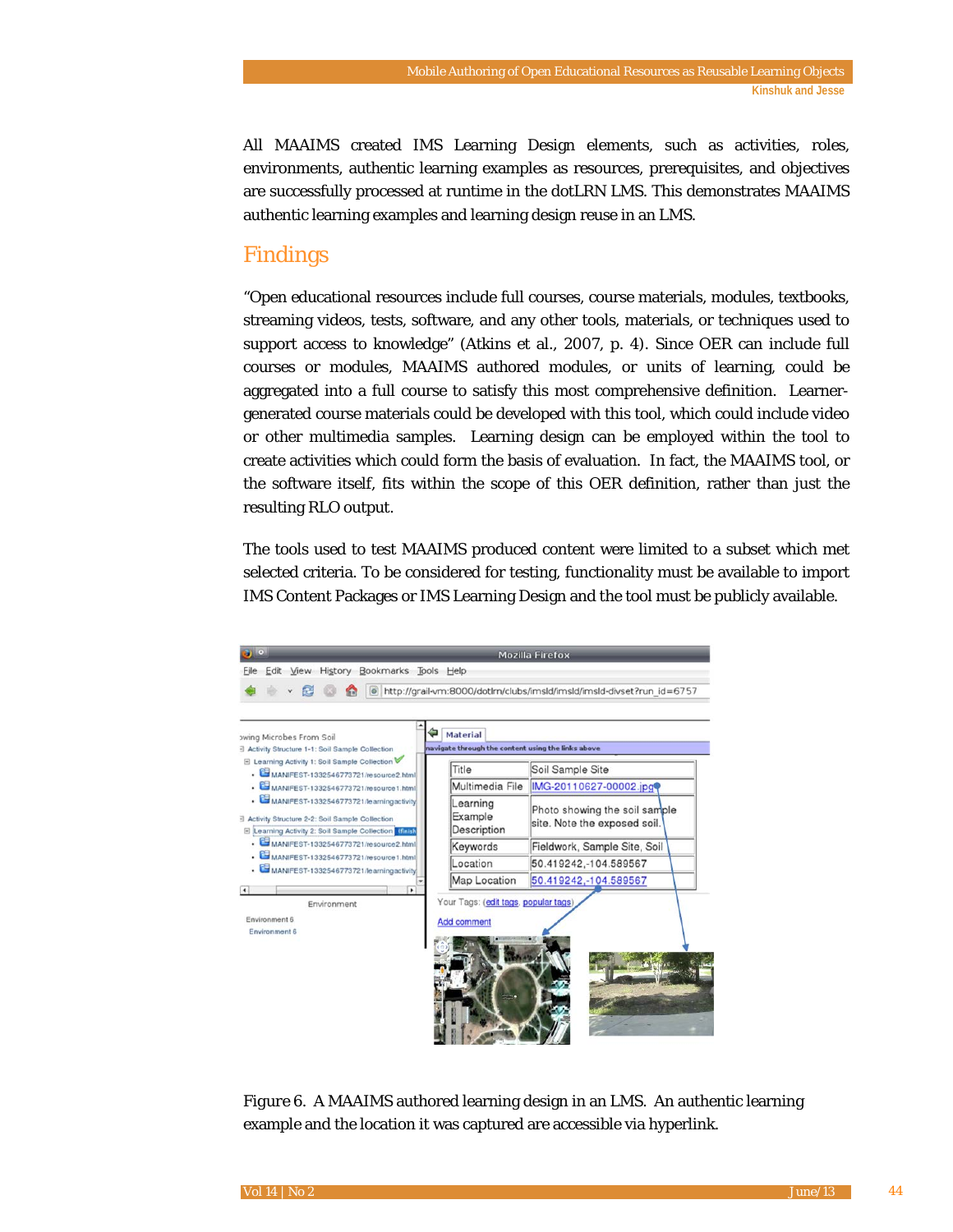Moodle's prevalence in the education sector positions this LMS as the target test platform for MAAIMS units of learning. However, this was not possible as the community has not developed an integrated import implementation for IMS LD, despite prior plans indicating the contrary. However, players such as SLeD, CopperCore Player, and Reload Learning Design Player can effectively be linked as an external resource to Moodle. The URL of the player is added as an external resource, and the unit of learning can be played within the learner's browser. Berggren et al. (2005) have proven this to be a practical solution to the lack of embedded Moodle LD runtime. Typically, there is additional overhead with this configuration; for example, an additional web server and database are required. Moreover, the results of the learning design, such as a particular learner completing the unit of learning, are not integrated into the LMS. Role management is also handled separately; users must be assigned roles within the LD player, instead of selecting users already present in the LMS.

There is a parallel between the concepts contained within MAAIMS and other mobile applications, such as using smart phones as sensors. For example, capturing photos of friends and uploading to Facebook using a mobile application is similar to capturing a photo with MAAIMS and uploading to a repository. The concept of metadata is similar to tagging a friend in a photo on Facebook – simply augmenting captured multimedia with further descriptive information. Mobile applications can capture video and upload to YouTube, a process similar to capturing authentic learning example videos and sharing as learning content. Moreover, mobile applications like Foursquare's functionality of geolocation and location based services are similar to those in MAAIMS. Experience with these similar mobile application functionalities should help users understand the concepts when applied to learning content.

Testing with various platforms revealed that editing and runtime environments typically do not have native players installed that are required to view all types of authentic learning content.

As a result, future exploration into integrating authentic learning example multimedia from MAAIMS into a streaming service such as YouTube may be warranted. This would allow content packages to refer to the authentic learning examples as external resources and reduce package interchange file sizes, which were a problem for some LMS systems.

Initial testing was completed with Moodle, in a mobile context, using MAAIMS content packages containing authentic learning examples. This allows learning content authoring to be completed in a mobile context and learning content sharing *and* playback to be completed in a mobile context. This conceptually demonstrates a set of fully mobile learning tools which complete the mobile learning cycle wherein learning content authoring (design time) and playback (runtime) occur in a mobile context. Further testing is required with SMILE PDA Learning Design Player as a mobile runtime environment using MAAIMS content.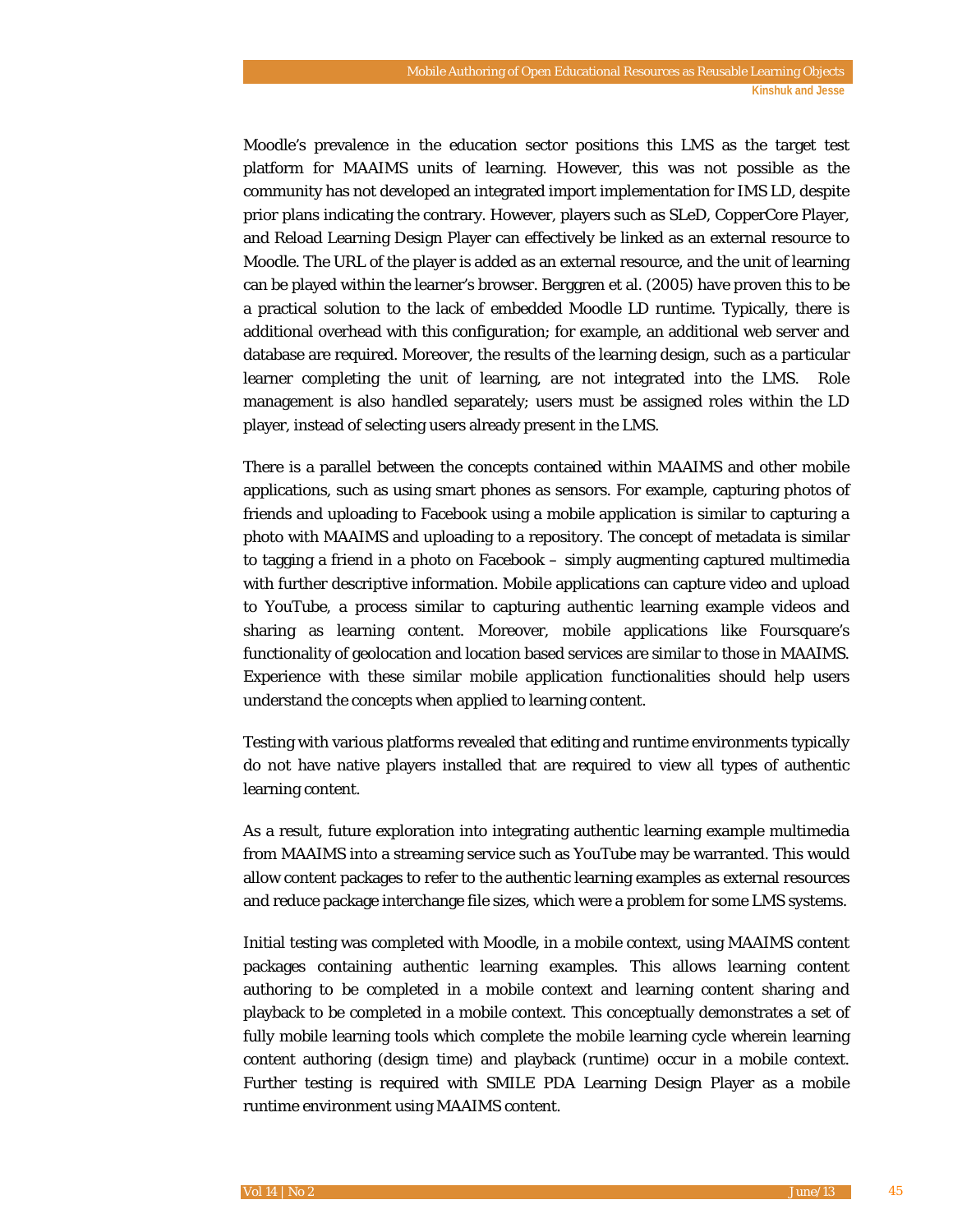#### Conclusion

This article presented MAAIMS, a mobile authoring tool for standardized learning content. MAAIMS' novelty stems from the smooth transition and integration between metadata collection, authentic learning example collection, and learning design authoring. The tool demonstrated authoring of authentic learning examples with mobile sensors and location-awareness in a mobile context, and utilization of the authentic learning examples in IMS Metadata, IMS Content Package, and IMS Learning Design. The standardized output permits the content to be reused in other platforms and contexts as a reusable type of OER, a reusable learning object. Content is shareable via the repository, is validated against the standards, and is reusable in multiple contexts, editing tools, runtime environments, and learning management systems. The adoption of OER necessitates authoring tools to create digital assets like learning objects. MAAIMS provides a method for open education resource creation in a mobile context, and sharing in a social constructivism pedagogy.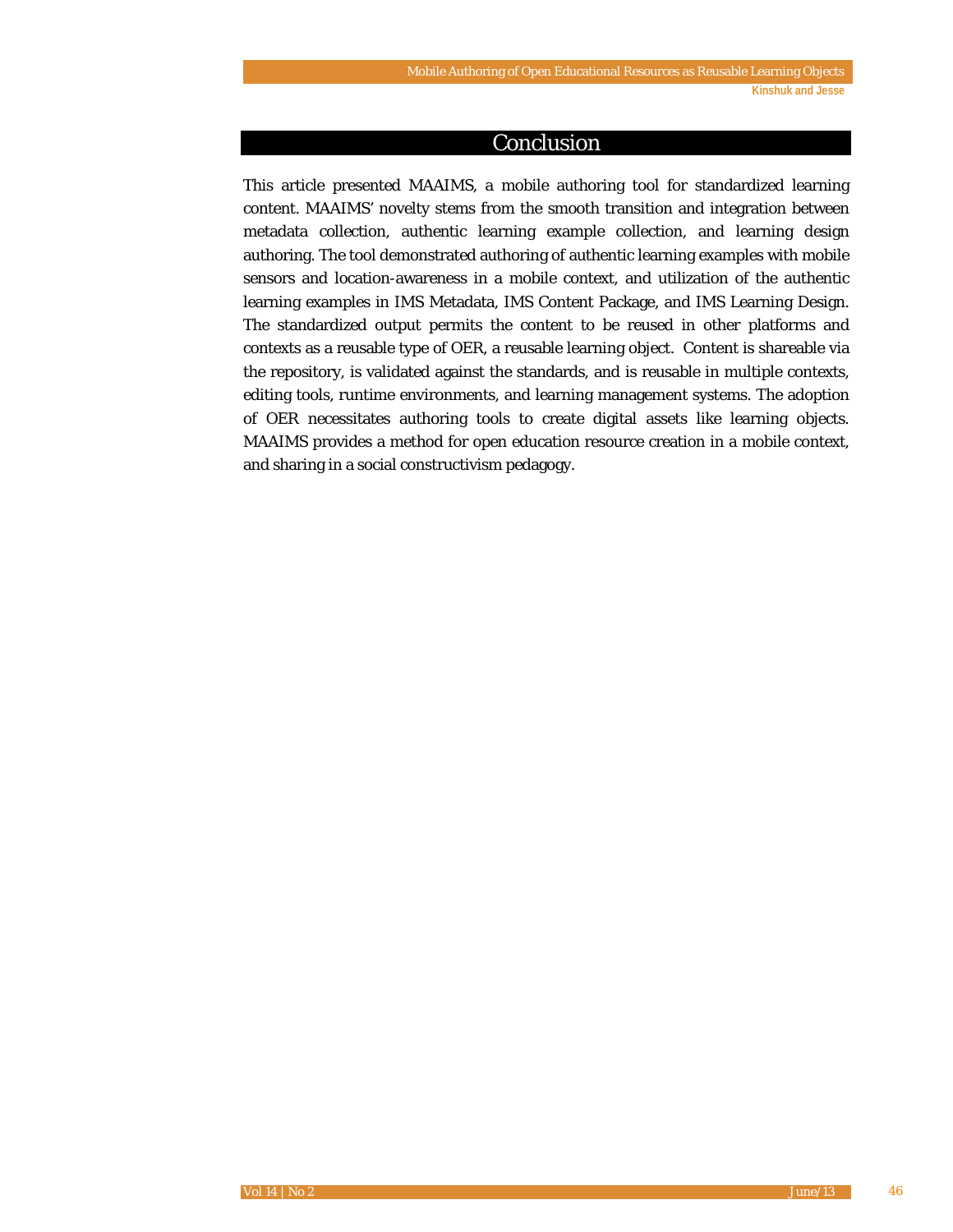#### References

- Ahern, S., Davis, M., Eckles, D., King, S., Naaman, M., Nair, R., Mirjana, S., et al. (2006). ZoneTag: Designing context-aware mobile media capture to increase participation. *Proceedings of the Pervasive Image Capture and Sharing: New Social Practices and Implications for Technology Workshop (PICS 2006)*. Presented at the Eighth International Conference on Ubiquitous Computing.
- Atkins, D., Brown, J., & Hammond, A. (2007). *A review of the open educational resources (OER) movement: Achievements, challenges, and new opportunities*. Menlo Park, CA: The William and Flora Hewlett Foundation.

Beauvoir, P. (2011, 05). RELOAD Project. Retrieved fro[m http://www.reload.ac.uk/](http://www.reload.ac.uk/)

- Berggren, A., Burgos, D., Fontana, J., Hinkelman, D., Hung, V., Hursh, A., & Tielemans, G. (2005). Practical and pedagogical issues for teacher adoption of IMS learning design standards in Moodle LMS. *Journal Of Interactive Media In Education*, *1*. Retrieved fro[m http://jime.open.ac.uk/article/2005-2/264](http://jime.open.ac.uk/article/2005-2/264)
- Berlanga, A. J., & García, F. J. (2005). Authoring tools for adaptive learning designs in computer-based education. *Proceedings of the 2005 Latin American conference on Human-computer interaction* (pp. 190–201).
- Boni, M., Cenni, S., Mirri, S., Muratori, L. A., & Salomoni, P. (2006). Automatically producing IMS AccessForAll Metadata. *Proceedings of the 2006 international cross-disciplinary workshop on Web accessibility (W4A): Building the mobile web: rediscovering accessibility?* (pp. 92–97).
- Boticario, J. G., & Santos, O. C. (2007). An open IMS-based user modelling approach for developing adaptive learning management systems. *Journal of Interactive Media in Education*, *2*.
- Castillo, S., & Ayala, G. (2008). ARMOLEO: An architecture for mobile learning objects. *Electronics, Communications and Computers, 2008. CONIELECOMP 2008, 18th International Conference on* (pp. 53–58). Washington, DC: IEEE Computer Society.
- Chu, H. C., Hwang, G. J., & Tseng, J. C. R. (2010). An innovative approach for developing and employing electronic libraries to support context-aware ubiquitous learning. *The Electronic Library*, *28*(6), 873–890.
- Cleveland-Innes, M., McGreal, R., Anderson, T., Friesen, N., Ally, M., Tin, T., Graham, R., et al. (2005). The Athabasca University eduSource Project: Building an accessible learning object repository. *Australasian Journal of Educational Technology*, *21*(3), 367–381.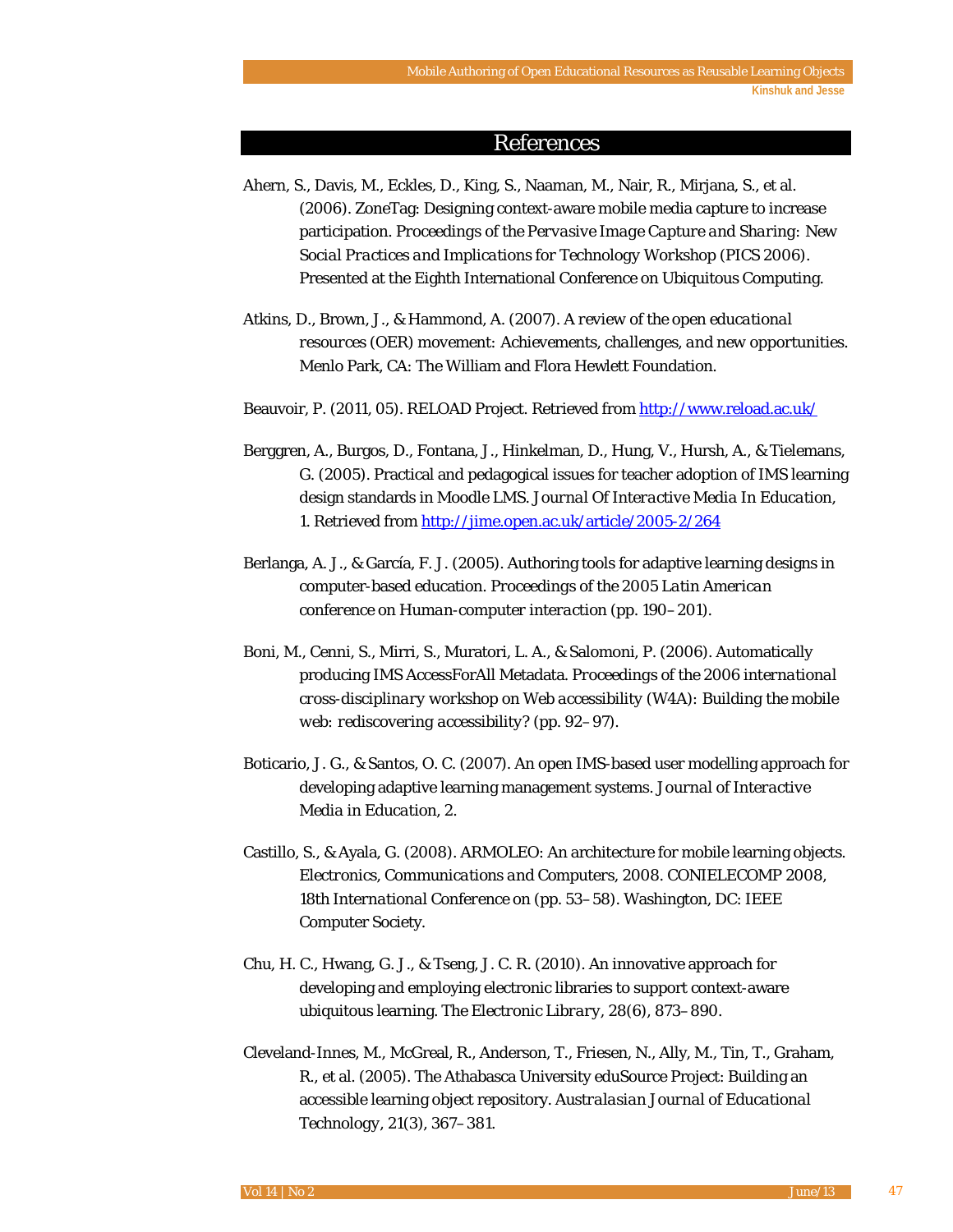- Comas-Quinn, A., Mardomingo, R., & Valentine, C. (2009). Mobile blogs in language learning: Making the most of informal and situated learning opportunities. *ReCALL*, *21*(1), 96–112.
- Conole, G., & Weller, M. (2008). Using learning design as a framework for supporting the design and reuse of OER. *Journal of Interactive Media in Education*, *2008*(1).
- Downes, S. (2007). Models for sustainable open educational resources. *Interdisciplinary Journal of Knowledge and Learning Objects*, *3*.
- Downes, S. (2004). Learning objects: Resources for learning worldwide. In R. McGreal (Ed.), *Online education using learning objects*. London: Routledge/Falmer.
- eXe (2011). eXe eXeLearning. Retrieved from<http://exelearning.org/>
- Friesen, N. (2009). Open educational resources: New possibilities for change and sustainability. *The International Review of Research in Open and Distance Learning*, *10*(5).
- Gonzalez-Barbone, V., & Anido-Rifon, L. (2008). Creating the first SCORM object. *Computers & Education*, *51*(4), 1634–1647.
- Griffiths, D., Beauvoir, P., Liber, O., & Barrett-Baxendale, M. (2009). From reload to ReCourse: Learning from IMS learning design implementations. *Distance Education*, *30*(2), 201–222.
- Hsu, T. Y., & Chen, C. M. (2010). A mobile learning module for high school fieldwork. *Journal of Geography*, *109*(4), 9.
- IMS GLC. (2001a). IMS Content Packaging best practice guide. Retrieved from [http://www.imsglobal.org/content/packaging/cpv1p1p2/imscp\\_bestv1p1p2.ht](http://www.imsglobal.org/content/packaging/cpv1p1p2/imscp_bestv1p1p2.html) [ml](http://www.imsglobal.org/content/packaging/cpv1p1p2/imscp_bestv1p1p2.html)
- IMS GLC. (2001b). IMS Learning Resource meta-data information model. Retrieved from [http://www.imsglobal.org/metadata/imsmdv1p2p1/imsmd\\_infov1p2p1.html](http://www.imsglobal.org/metadata/imsmdv1p2p1/imsmd_infov1p2p1.html)
- IMS GLC. (2007). IMS Content Packaging v1.2 best practice and implementation guide. Retrieved from [http://www.imsglobal.org/content/packaging/cpv1p2pd2/imscp\\_bestv1p2pd2.](http://www.imsglobal.org/content/packaging/cpv1p2pd2/imscp_bestv1p2pd2.html) [html](http://www.imsglobal.org/content/packaging/cpv1p2pd2/imscp_bestv1p2pd2.html)
- IMS GLC. (2011a). IMS GLC: IMS Inteoperability Project Groups. Retrieved from <http://www.imsglobal.org/interoperabilitygroups.html>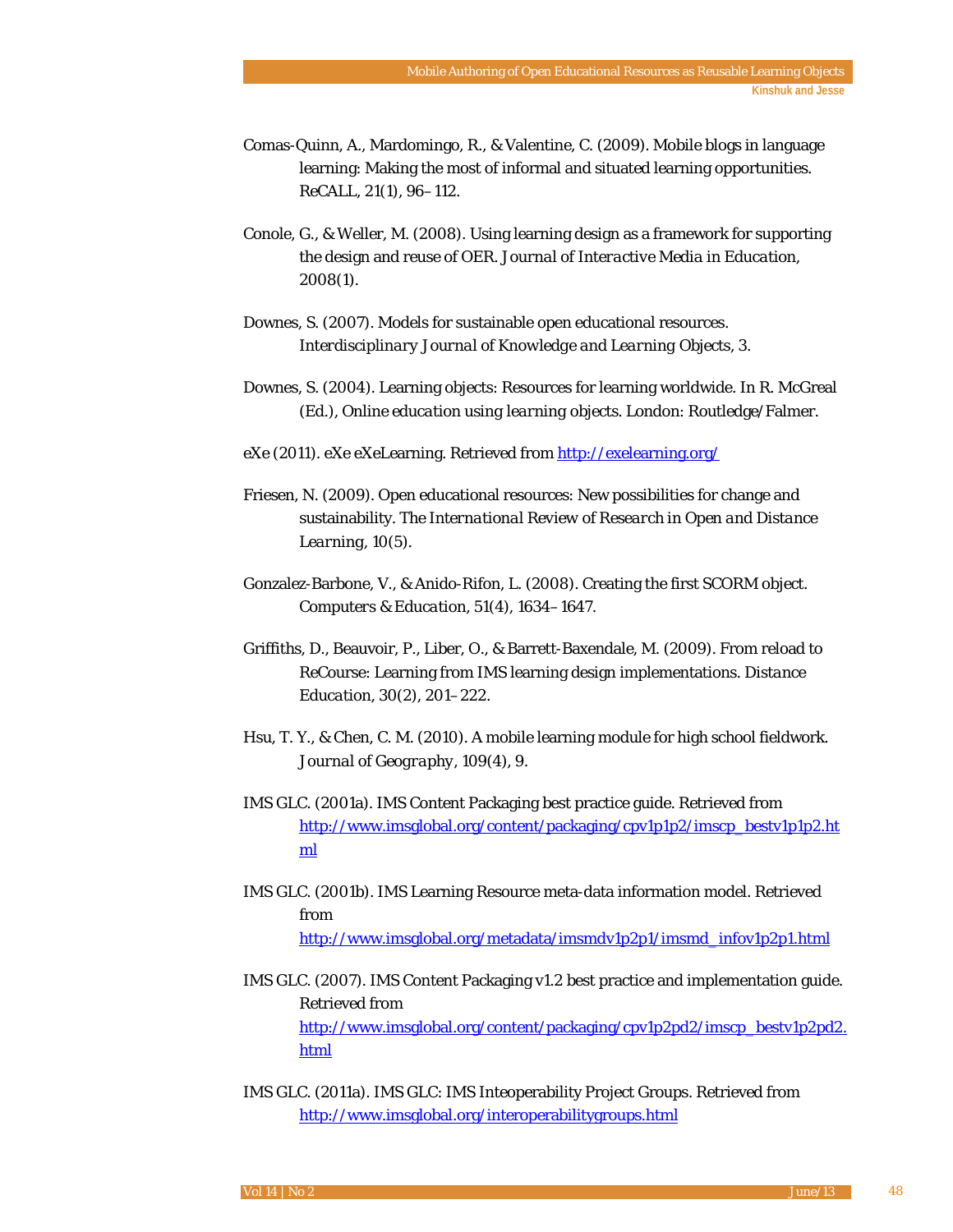IMS GLC. (2011b). IMS Global Learning Consortium. Retrieved from <http://www.imsglobal.org/interoperabilitygroups.html>

- Jones, S. (2006). Using IT to augment authentic learning environments. *Authentic learning environments in higher education* (pp. 172–181). Hershey, PA: Idea Group.
- Kiili, K., Multisilta, J., Suominen, M., & Ketamo, H. (2010). Learning experiences of mobile social media. *International Journal of Mobile Learning and Organisation*, *4*(4), 346–359.
- Koper, R. (2003). Combining reusable learning resources and services with pedagogical purposeful units of learning. *Reusing online resources: A sustainable approach to e-learning* (pp. 46–59). London, UK : Kogan Page.
- Koper, R., & Olivier, B. (2004). Representing the learning design of units of learning. *Educational Technology & Society*, *7*(3), 97–111.
- Kravcik, M., Kaibel, A., Specht, M., & Terrenghi, L. (2004). Mobile collector for field trips. *Educational Technology and Society*, *7*, 25–33.
- Kuo, Y. H., & Huang, Y. M. (2009). MEAT: An authoring tool for generating adaptable learning resources. *Educational Technology & Society*, *12*(2), 51–68.
- Kuo, Y. H., Huang, Y. M., Liu, T. C., & Chang, M. (2008). Collaborative creation of authentic examples with location for u-learning. *Proc. e-Learning*, *2*, 16–20.
- Lombardi, M. M. (2007). Authentic learning for the 21st century: An overview. *Educause learning initiative*, *1*, 1–7.
- McGreal, R. (2004). Learning objects: A practical definition. *International Journal of Instructional Technology and Distance Learning*, *1*(9), 21.
- McGreal, R. (2006). *Implementing learning object metadata for mobile devices using CanCore.* Presented at the Advanced International Conference on Telecommunications and International Conference on Internet and Web Applications and Services, Guadeloupe, French Caribbean.
- McGreal, R. (2008). A typology of learning object repositories. *Handbook on information technologies for education and training* (pp. 5–28). Heidelberg, Germany: Springer.
- McLean, N. (2003). *The m-learning paradigm: An overview* (A Report for the Royal Academy of Engineering and the Vodafone Group Foundation). Retrieved from [http://pttmedia.com/newmedia\\_knowhow/KnowHow\\_Design/Instructional](http://pttmedia.com/newmedia_knowhow/KnowHow_Design/Instructional%20Design/iMobile/mlearning.rtf)  [Design/iMobile/mlearning.rtf](http://pttmedia.com/newmedia_knowhow/KnowHow_Design/Instructional%20Design/iMobile/mlearning.rtf)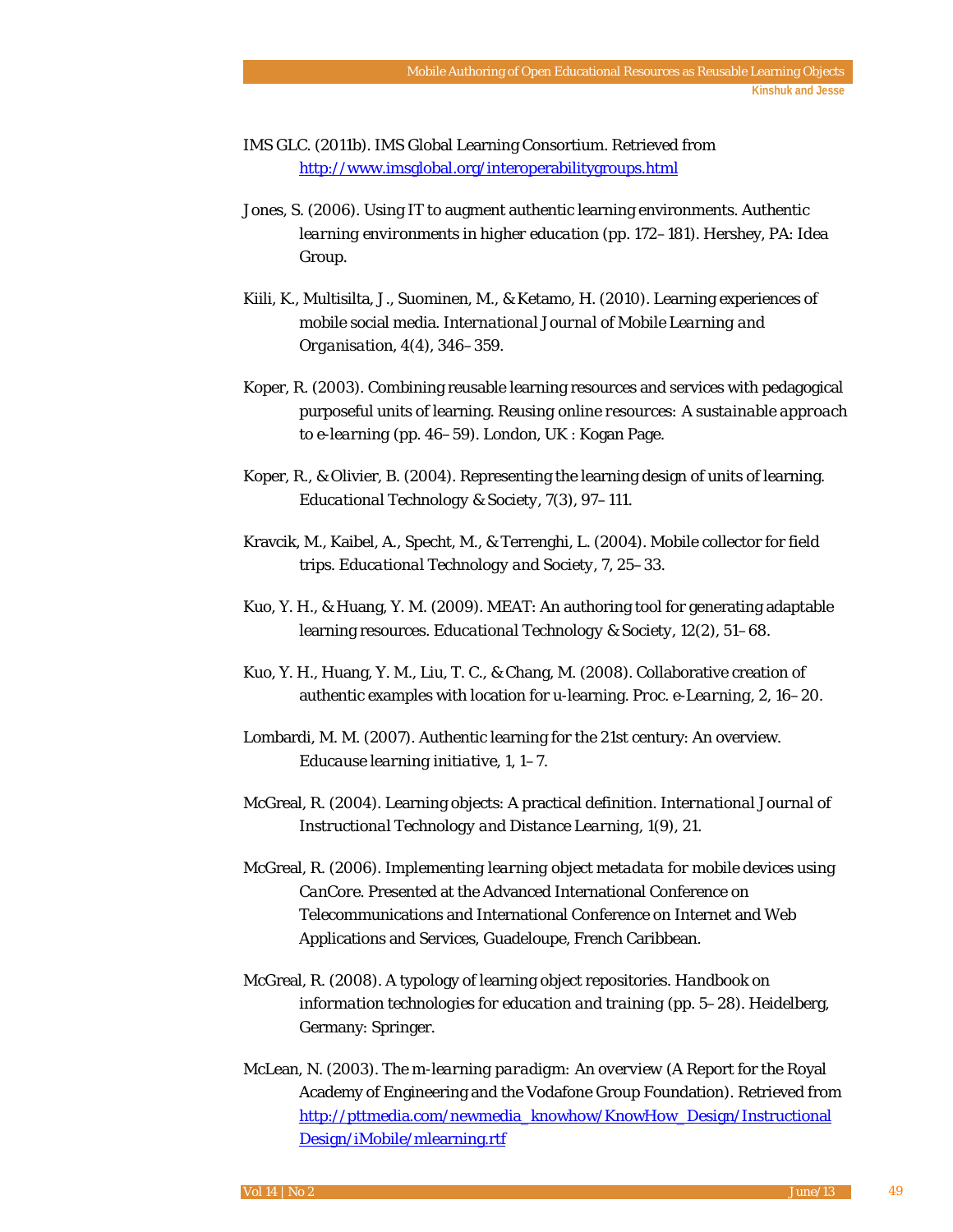- Michailidis, N. P., & Demetriadis, S. N. (2009). Technology tools for scripted collaborative learning: The case of the Reload Learning Design Player. *Proceedings of the Fourth Balkan Conference in Infomatics* (pp. 163-168). Washington, DC, USA: IEEE Computer Society.
- Moisey, S. D., Ally, M., & Spencer, B. (2006). Factors affecting the development and use of learning objects. *The American Journal of Distance Education*, *20*(3), 143– 161.
- Munoz, O. R. (2007). Accessibility requirements for educational packages in dotLRN. *Proceedings of the FLOSS (Free/Libre/Open Source Systems) International Conference 2007* (p. 240). Jerez de la Frontera, Spain.
- Nakabayashi, K. (2009). Design and implementation of multiplatform mobile-learning environment as an extension of SCORM 2004 Specifications. In *Multiplatform e-learning systems and technologies: Mobile devices for ubiquitous ICT-based education* (pp. 164-181). Hershey, PA: IGI Global.
- Ogata, H. (2008). Computer supported ubiquitous learning: Augmenting learning experiences in the real world. *Wireless, Mobile, and Ubiquitous Technology in Education, 2008. WMUTE 2008. Fifth IEEE International Conference* (pp. 3– 10).
- Pettersson, O., & Gil, D. (2010). On the issue of reusability and adaptability in mlearning systems. *Wireless, Mobile, and Ubiqitious Technologies in Education*, IEEE (pp. 161-165). doi:10.1109/WMUTE.2010.48
- Rule, A. (2006). The components of authentic learning. *Journal of Authentic Learning*, *3*(1), 1–10.
- Sampson, D. (2005). Towards next generation activity-based web-based educational systems. *Proceedings of the Fifth IEEE International Conference on Advanced Learning Technologies* (pp. 868–872).
- Sarvas, R., Herrarte, E., Wilhelm, A., & Davis, M. (2004). Metadata creation system for mobile images. *Proceedings of the 2nd international conference on Mobile systems, applications, and services* (pp. 36–48).
- Sawyer, R. K. (2006). *The Cambridge handbook of the learning sciences*. Cambridge University Press.
- Specht, M., & Kravcik, M. (2006). Authoring of learning objects in context. *International Journal on E-Learning*, *5*(1), 25.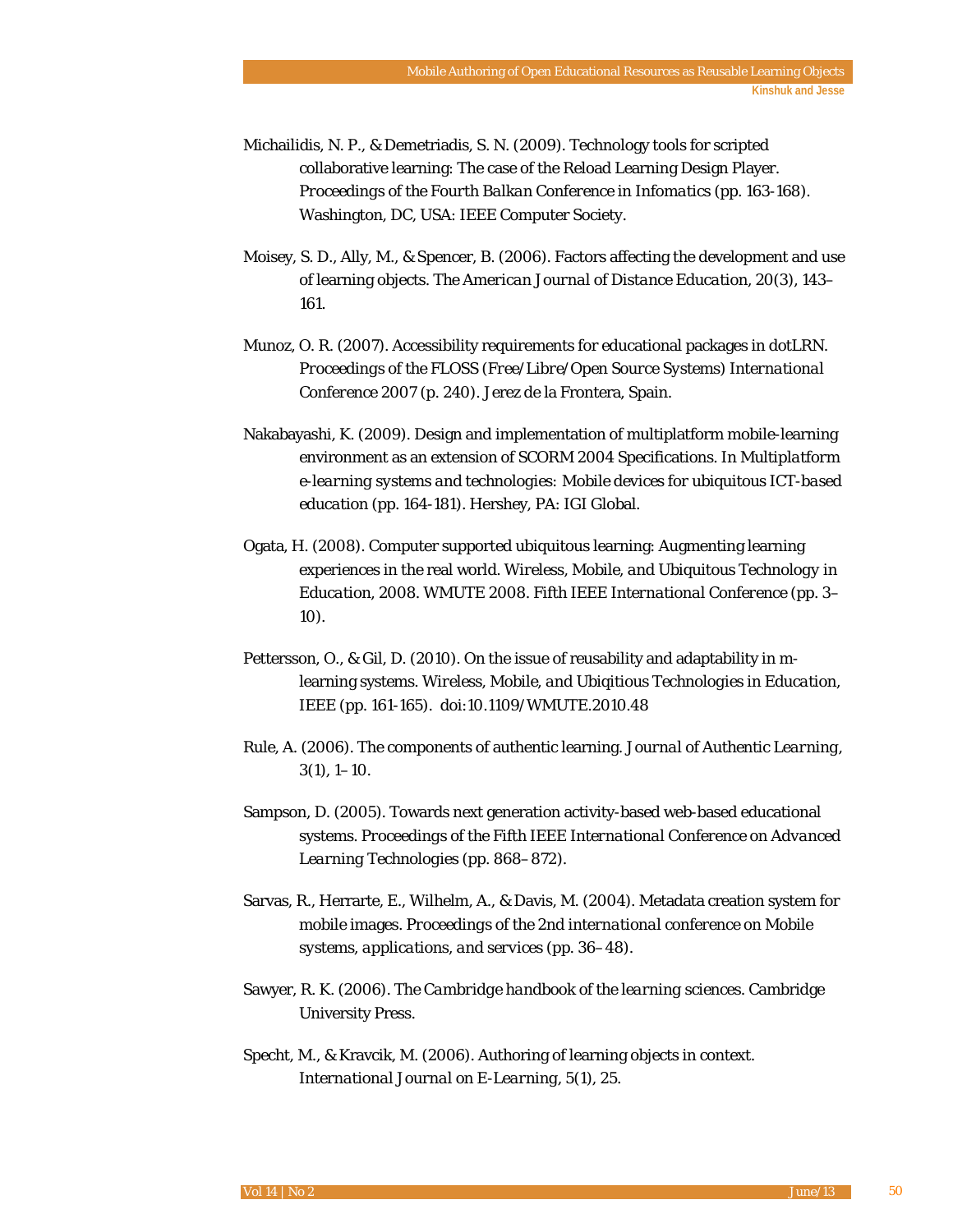- Stauffer, K., Lin, F., & Koole, M. (2008). A methodology for developing learning objects for web course delivery. *International Journal of Distance Education Technologies*, *6*(3), 58.
- Svensson, M., & Pettersson, O. (2008). Making use of user-generated content and contextual metadata collected during ubiquitous learning activities. *Eighth IEEE International Conference on Advanced Learning Technologies* (pp. 606- 610). IEEE. doi:10.1109/ICALT.2008.169
- Svensson, M., Kurti, A., & Milrad, M. (2010). Enhancing emerging learning objects with contextual metadata using the linked data approach. *The 6th IEEE International Conference on Wireless, Mobile, and Ubiquitous Technologies in Education* (pp. 50–56).
- Téllez, A. G. (2010). Authoring environment for e-learning production based on independent XML formats. *Education Engineering (EDUCON), 2010 IEEE* (pp. 415–422).
- Verdejo, M. F., Celorrio, C., & Lorenzo, E. J. (2006). Improving learning object description mechanisms to support an integrated framework for ubiquitous learning scenarios. *Fourth IEEE International Workshop on Wireless, Mobile and Ubiquitous Technology in Education* (pp. 93–97). Los Alamitos, CA: IEEE Computer Society.
- Vogel, B., Spikol, D., Kurti, A., & Milrad, M. (2010). Integrating mobile, web and sensory technologies to support inquiry-based science learning. *Wireless, Mobile, and Ubiquitous Technologies in Education*, *IEEE* (pp. 65-72). doi:10.1109/WMUTE.2010.41
- Volgin, O., Hung, W., Vakili, C., Flinn, J., & Shin, K. G. (2005b). Context-aware metadata creation in a heterogeneous mobile environment. *Proceedings of the international workshop on Network and operating systems support for digital audio and video* (pp. 75–80).
- Wiley, D. A. (2000). Connecting learning objects to instructional design theory: A definition, a metaphor, and a taxonomy. *Learning Technology*, *2830*(435), 1– 35.
- Yang, J. T. D., Chiu, C. H., Tsai, C. Y., & Wu, T. H. (2004). Visualized online simple sequencing authoring tool for SCORM-compliant content package. *Advanced Learning Technologies, 2004. Proceedings IEEE International Conference on* (pp. 609–613).
- Zualkernan, I. A., Nikkhah, S., & Al-Sabah, M. (2009). A lightweight distributed implementation of IMS LD on Google's Android platform. *2009 Ninth IEEE International Conference on Advanced Learning Technologies* (pp. 59–63).